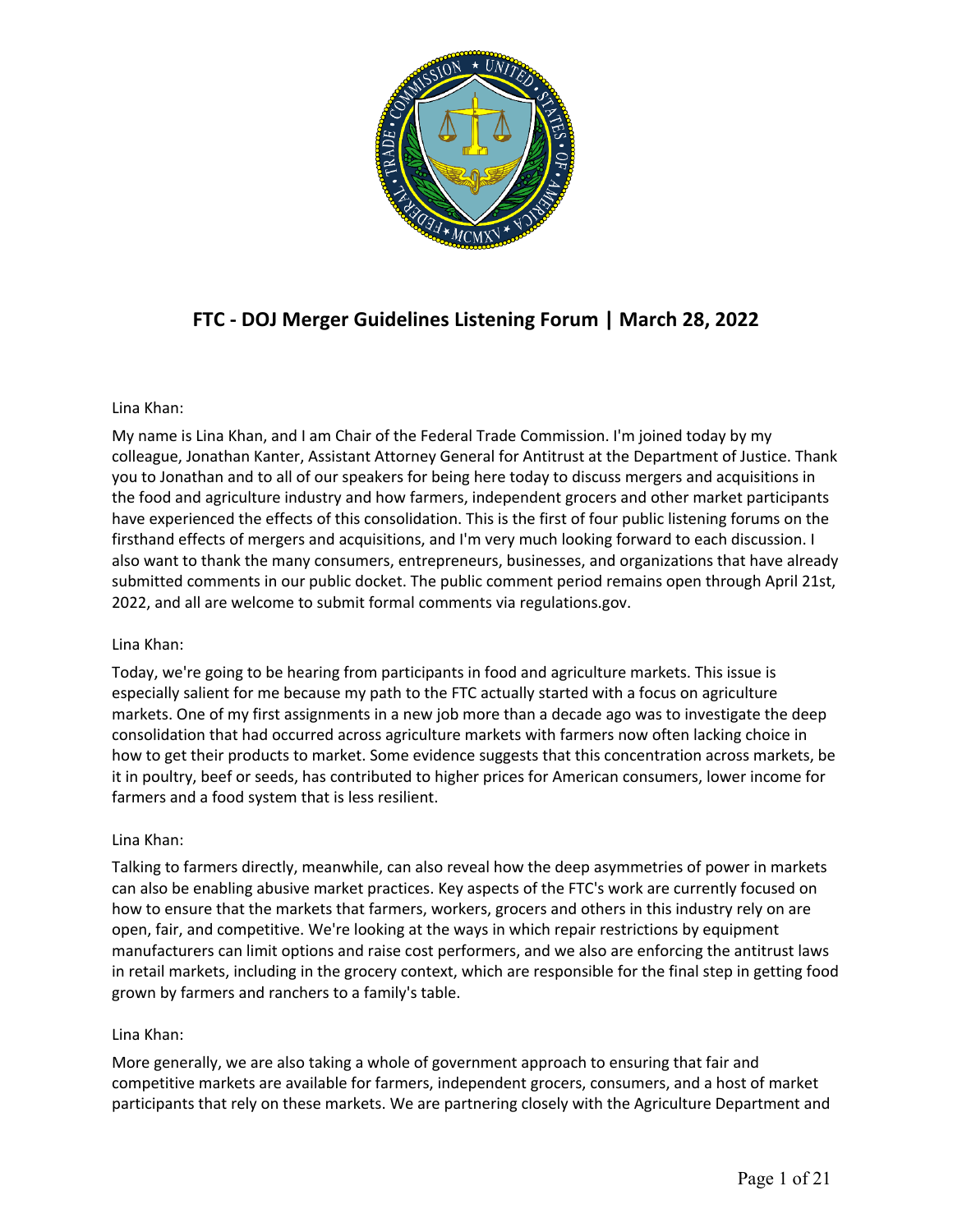the Justice Department to help put in place strong USDA rules that can forcefully protect farmer's rights under the Packers and Stockyards Act.

#### Lina Khan:

 When reviewing potentially illegal mergers, we are also ensuring that our approach to measuring harm provide a guide for how we identify mergers that violate the law. These guidelines were last updated in 2010 and have continued to evolve and develop. Fresh evidence of consolidation throughout the economy, including in agriculture markets, suggest that we need to take a hard look at how we're reflect our modern economy, a goal that I know both the AEG and I share. is rigorous and fully capturing the day to day realities that a range of participants in these markets face. The occasion for today's event is our joint effort with the DOJ to revise our merger guidelines, which investigating mergers and enforcing our anti merger laws. We need to make sure that the guidelines

#### Lina Khan:

 as the advent of new technologies such as precision agriculture and increasingly data driven equipment. With these listening sessions, we want to ensure that we hear from a broad set of market participants, as we consider how to revise the merger guidelines. We want to make sure that the tools and analyses that we have developed over the years are attentive to real world effects of mergers and consolidation. Like so many other sectors of the economy, agriculture markets have undergone enormous change over recent decades, both due to ongoing consolidation and attendant changes in market structure, as well

#### Lina Khan:

 AAG Kanter will save his remarks for the end so that we can preserve more time to hear from our speakers. We have some folks who have prepared remarks with us to share directly at the meeting now. And then, after a brief discussion, we'll open things up for some public comments before AAG Cantor closes. Let's go ahead and hear from our first speaker. I'll turn things over to Dr. Catherine Badell.

# Dr. Catherine Badell:

 Thank you, and thank you for having this listening session. When I had children and we decided to move to a ranch in Western Colorado, I was familiar with the cattle business through my veterinary work. I knew that to be profitable on a small ranch, we would need to sell into a niche market. I had been watching the consolidation of processing and then feeders after JBS bought Swift in 2007 and five river This should have resulted in their loss of inspection certificate here, but instead it set off the rapid feeders shortly after using funds the founders were later convicted of fraudulently receiving in Brazil. consolidation of meat processing by Cargill, Tyson, National, as well as JBS.

#### Dr. Catherine Badell:

 On the ranch, we developed a herd that would be grass fed, and we developed a brand of beef to sell restaurants and small, independent groceries. The first barrier to expansion our business was the lack of and the very small plants were over capacity and would close during the fall, September through December, for wild game processing. The big packers only wanted to process semi-low quantities, which would create a storage problem and was not something we could do. locally. The business grew selling meat directly to consumers at farmer's markets and wholesale to local access to quality processing. Consolidation had removed small and moderately size processing plants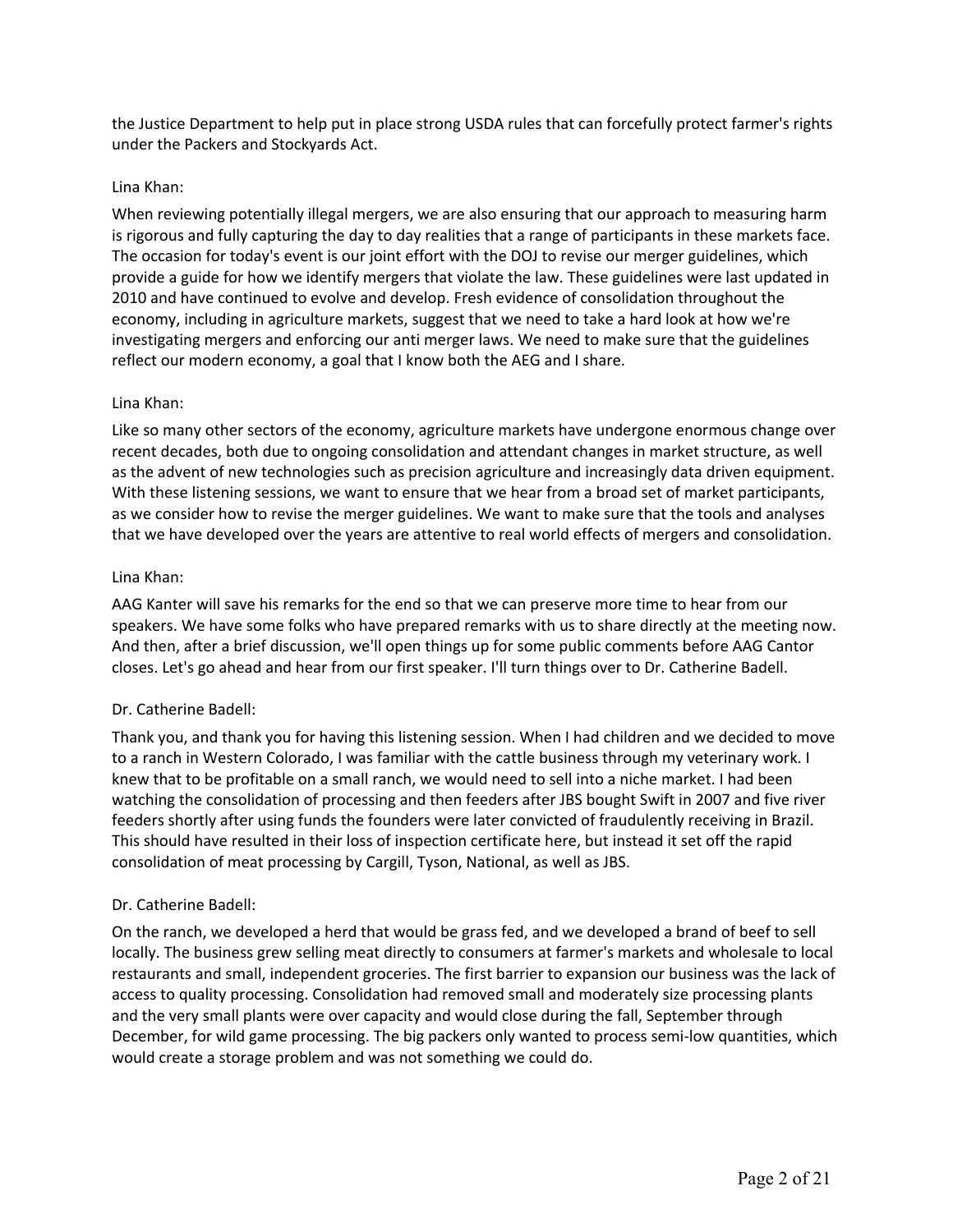# Dr. Catherine Badell:

 We would also run into the misrepresentation packers and distributors used to sell their commodity meat as raised on a family farm. They created brands like Gold Canyon and Aspen Ridge and would convince my restaurants to purchase their meat at a premium. I would have to call my customer's attention to the deceit behind the labels. When I tried to sell into institutional markets, I encountered the inclusionary contracts distributors used to ensure that the large part of the institution's purchases remained with the distributor. These could be volume discounts, free shipping, free cases and gifts. Since meat purchase costs constitute a large percentage of sales, these institutions could not buy from me without losing their perks from the distributor.

# Dr. Catherine Badell:

 Access to grocery stores was similarly blocked by the necessity of supplying a large number of stores in a chain, paying slotting fees, dealing with category captions who track sales and placement. These practices effectively shut out all but the largest companies with the financial resources to back up their brands. In addition to hurting me as a new brand, this behavior limits consumer choice and increases prices paid at the grocery store. This type of behavior is the direct result of lack of competition in grocery that has resulted from the mergers like City Market, our hometown chain, was bought by Dillon Company in 1969 and then acquired by Kroger in 1983, consolidating all the grocery stores in the Grand Valley under one name.

# Dr. Catherine Badell:

 This is my story as I tried to make a living from my ranch and to offer a local brand of beef to my community. I have many colleagues with similar stories. New entrants are blocked at all levels from lack of profitable cattle markets, lack of processing and exclusionary behavior in distribution and retail. This has all been the result of keeping competition out and result in even more extreme market and price control consolidation, but also limits consumer choice. The consolidation and mergers of the past communities which depend on agricultural independence and a more circular economy. Consolidation processing and then buy it back and have to truck it at great distances. disregarded the impact on supply chain resilience, consumer choice, and the impact on rural and centralization have removed our ability to feed ourselves. It's crazy that we send our food off for

# Dr. Catherine Badell:

 We need to decentralize the food system for resilience and environmental health. We need your help to do this. We must reexamine antitrust and anti-competitive laws and prioritize resistance and become the norm in all sectors of agriculture. Lack of enforcement has given big business free reign to solidify control of markets of both inputs, processing, agriculture, distribution, and retail. environmental impacts of past and future mergers. Consolidation and anti-competitive behavior have

# Dr. Catherine Badell:

 As you look for solutions, please do not put the burden of filing suits on small businesses being must fall on you in government to protect us. Thank you so much for your time and for the listening impacted. I and my colleagues can't possibly win against these companies with our limited resources. It session.

# Lina Khan:

Thanks so much, Catherine. We'll next go to Mike Salguero.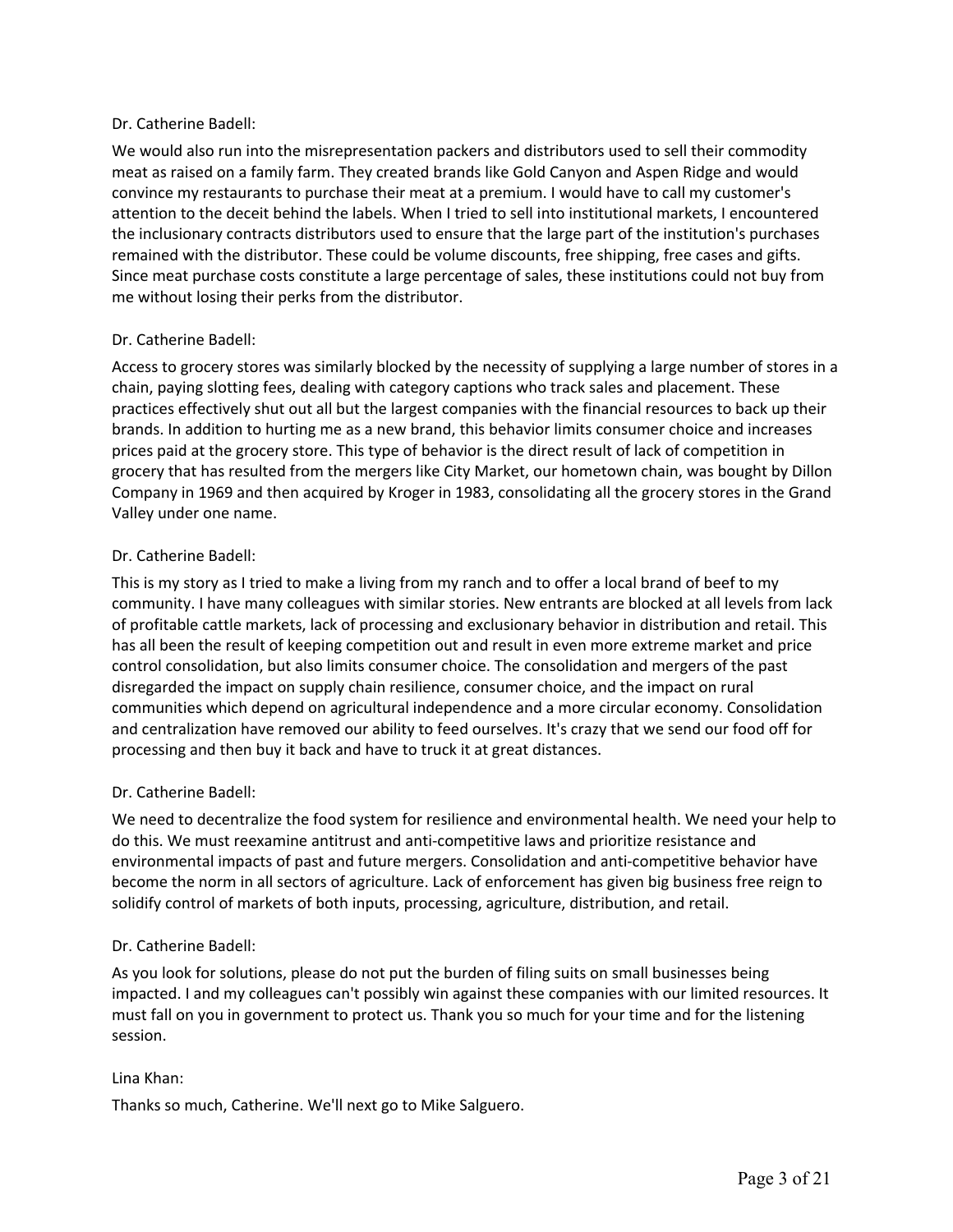# Mike Salguero:

 Hi, good afternoon, Chair Khan and AAG Kanter. My name is Mike Salguero and on behalf of ButcherBox employees, members, partners, farmers, ranchers, and fishermen, I'm honored to share my perspective on the impact that mergers and acquisitions have had on our business industry in the marketplace.

#### Mike Salguero:

 ButcherBox is the largest direct to consumer brand delivering humanely raised meat and sustainable seafood to our member's doorsteps. Our company began with a simple mission to make high quality meat more accessible to all. We discovered that that meant doing something not so simple, rethinking our food system. We're in pursuit of a better way, one that's focused on animal welfare, supporting current framework of the meat industry works for a few big firms that have achieved vast economies of farmers and treating our planet with respect. To achieve our mission, we face an uphill battle. The scale for conventional meat production.

#### Mike Salguero:

 As you may be aware, 80% of beef, 70% of pork, and over 50% of poultry production is controlled by a supply chain for grass fed beef when we started our business in 2015. We made the difficult decision to source all of our grass fed beef from Australia until we better understood how to construct a grass fed raising grass fed beef in America. Instead, the anti-competitive nature of meat processing has few large companies. Such consolidation has slowed the growth of our business, restricted flexibility and resiliency within the industry and contributed to unnecessarily high prices for consumers, low profits for farmers and ranchers and a host of negative environmental impacts. As a result, there was no scalable supply chain that would scale in the US. Ironically, it's not that there aren't enough farmers and ranchers completely restricted our ability to grow.

#### Mike Salguero:

 Because we do not own a beef processing plant, we must operate as a fee for service customer at beef processing plants. In general, the big four packers are not willing to offer this service, so that means we must seek processing in the other 20% of the industry that is independent. Of that 20%, many are too small to work with our volumes or don't meet our food safety requirements. This reduces the pool to about 5% of total meat packing plants. Of that share, some plants don't offer fee for service or don't have capacity. In summary, the number of plants we can work with to grow a scaled domestic grass fed beef industry can be counted on two hands. This is currently the biggest limiting factor to growing domestic grass fed beef. Our business is further constricted because of our certified humane animal welfare guidelines that we are committed to which limits the amount of time an animal can spend in transport, which is anywhere from eight to 16 hours. Combined with restricted options for processing cattle, there are geographic regions of the country that we simply cannot source from.

# Mike Salguero:

 Overall, the high volumes presented by large players leaves very little incentive for meat processors to work with smaller entities, even the likes of ButcherBox the largest grass fed beef provider in the US. In addition, vertical integration has enabled the big four to streamline their operations and gain cost efficiencies. They benefit generously at the expense of the animal, the consumer and the environment.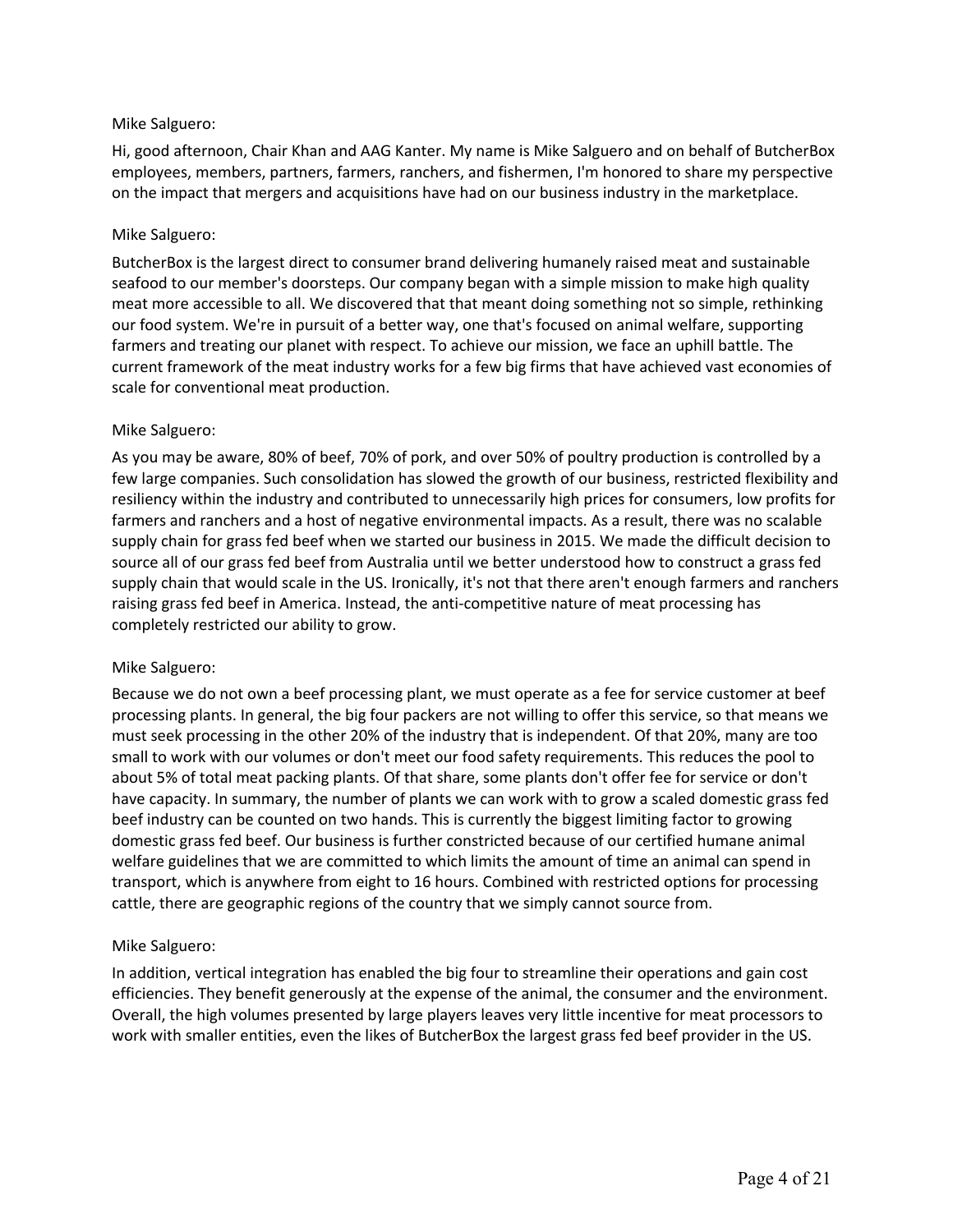# Mike Salguero:

 Ultimately, this combination of factors makes it extremely difficult for us to identify processors who are willing to do business with us. We found two and then built our supply network of grass fed ranchers around them. Today, our grass fed beef program is about 20% domestically sourced. I'm proud of the progress we've made, but I'm extremely frustrated by how challenging it has been to move just a fifth of our business back to American soil. I want to be able to source 100% of ButcherBox's grass fed beef from American ranchers but unless the stronghold on processing capacity is loosened, I'm not optimistic we'll be able to do that.

# Mike Salguero:

 business, in fact I view it as my life's work, because I've learned how broken this system is. Conventional meat production disregards animal welfare practices, and is a detriment to soil and water quality. It short, the major players have been able to reap the benefits of unhindered consolidation with no accountability for the externalities of the system. I got into this business because I wanted to provide better meat to Americans and I've stayed in this results in meat and seafood that is less nutrient dense and even contributes to health consequences. In

# Mike Salguero:

 As the FTC and DOJ review the merger guidelines, I ask that the enforcement approach shift away from the narrow interpretation of prioritizing consumer welfare by chasing efficiency and low customer crisis. A more holistic lens must be taken, one that considers the broader impact of mergers in an industry. In the case of meat and meat packing consolidation, this narrow view has resulted in negative impacts to meat for all Americans. Thank you for taking time to hear my perspective. independent farmers and ranchers, animals, the environment, and access to healthy nutrient dense

#### Lina Khan:

Thank you so much, Mike. We'll next go to Kevin.

# Kevin Ellis:

 Thank you for the opportunity to speak with you today. I am the CEO of Cayuga Marketing, which is an independent co-op in upstate New York. But the point I want to make today is that the combination of the consolidation of fluid milk processors, exclusive contracting and USDA regulations reduces product and reduces the production of dairy products in the long term. competition for raw milk and hurts dairy farmers. It also causes farmers to make less money for their

#### Kevin Ellis:

 A little bit about Cayuga Marketing, we are a co-op based in Auburn, New York. We are the 22nd largest milk cooperative in the United States and we're just selling north of 1.4 billion pounds of milk annually. Cayuga Marketing has 28 family farms market its milk in Federal Order One which extends from Maine all the way to Virginia. Federal orders serve to maintain stable marketing relationships for all milk marketing of milk, which I want to stress the word orderly. handlers and producers supplying processors within each marketing area, thus facilitating the orderly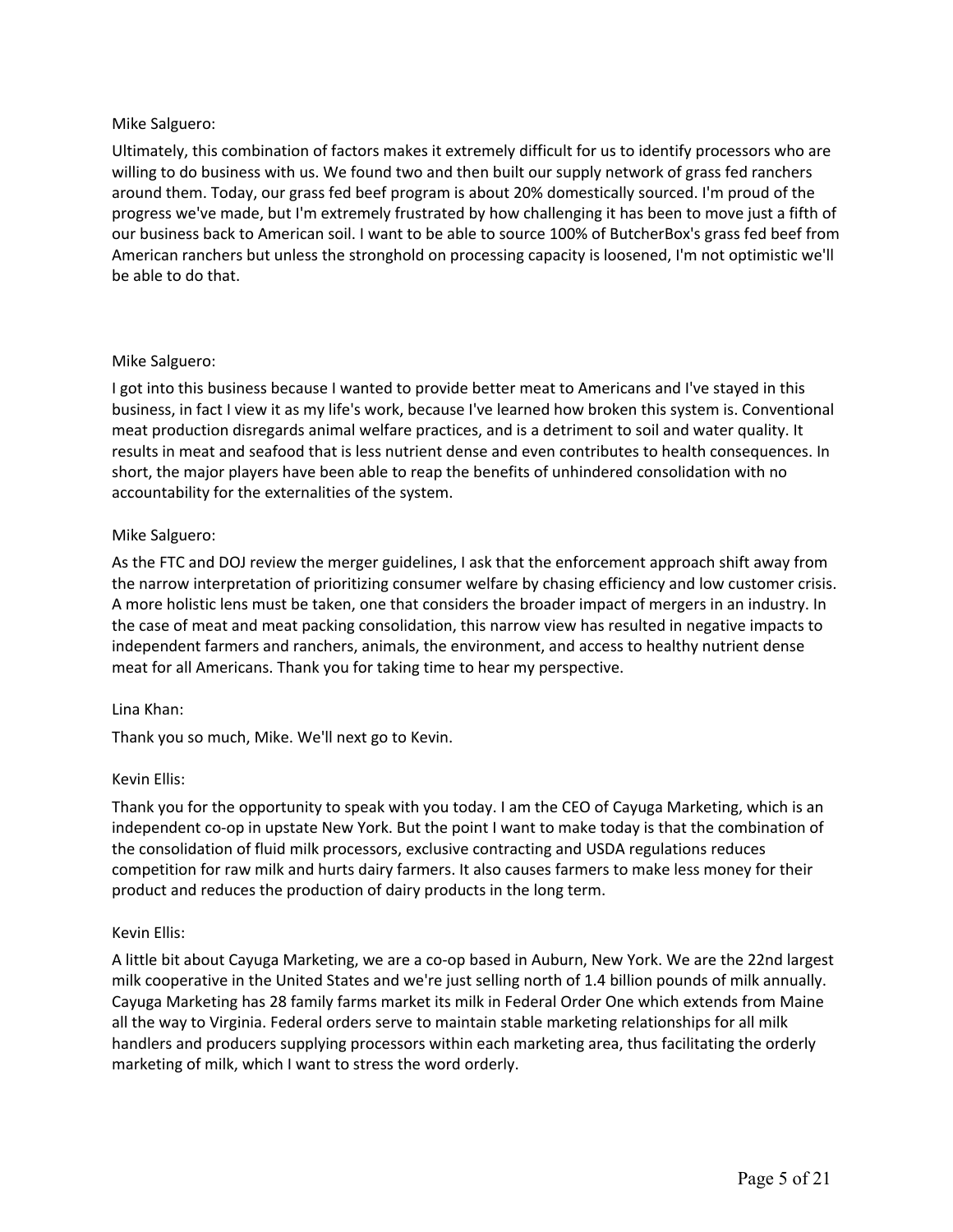# Kevin Ellis:

 But to do this, producers must be pooled to receive the uniform price in the federal orders. In Federal Order One, this means that no less than 10% of a cooperative's milk production must be sold to a Class One plant, which produces regular drinking milk that you would find in grocery stores.

# Kevin Ellis:

 Cayuga Marketing has historically maintained its pooling status by selling milk to three separate Class One fluid milk bottlers, one of which was acquired by our competitor, Dairy Farmers of America Co-op in 2021. Commonly referred to as DFA, they terminated our contract at the end of 2021 and the subsequent result was we're no longer able to pool 100% of our milk produced from our producers. producers can receive the uniform price in Federal Order One. Paying this fee hurts our farmers. The fee also makes it hard for us to compete with DFA to attract other farmers with better service and higher Instead, we're now paying another cooperative in Federal Order One a pooling access fee so that our fees.

#### Kevin Ellis:

 This problem's not just happening in New England, DFA's terminated the cooperative contracts across the country and forced independent producers to become members of DFA or be forced to lose their milk market or find alternative milk markets. DFA's control of Dean Foods plants combined with their a disproportionate share of pooling access. This has forced independent producers and other long term full supply agreements with other fluid milk bottlers and the USDA regulation has given them cooperatives into disorderly marketing situations just to gain pool access.

#### Kevin Ellis:

 Cayuga Marketing has become known for running an efficient cooperative and we receive numerous we are unwilling to offer producers a viable alternative milk market because of our limited pool access. To combat this, we've been forced to make a strategic investment into a fluid bottling plant so that we can ensure our long term viability. But I want to point out, most smaller cooperatives and independent Cayuga Marketing has also been forced into relationships that carry higher credit risk and higher hauling costs to maintain our pooled status. This again hurts our farmers. In its first seven years of operations, inquiries each year from other dairy farmers who desire to become members of Cayuga Marketing. But producers don't have access to capital required to build their own fluid milk manufacturing plant.

#### Kevin Ellis:

I am happy to follow

#### Kevin:

 resolutions and recommendations that we would have to build a more robust, competitive landscape ... follow up with any questions from the FTC or DOJ today or any time in the future to talk about for milk producers. Thank you.

#### Speaker 1:

Thanks so much, Kevin. Really appreciate your sharing your perspective. Next, we'll go to Sarah Lloyd.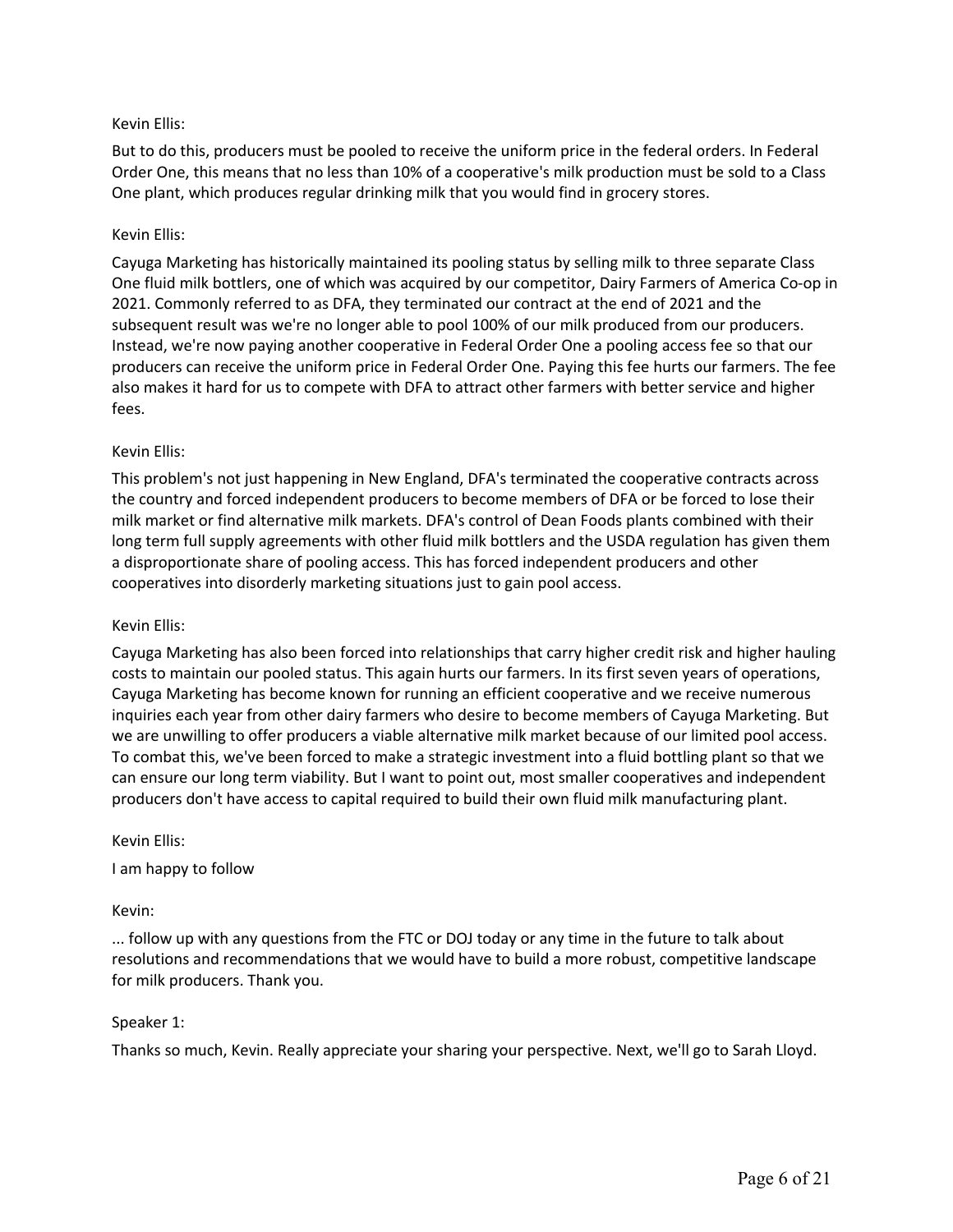# Sarah Lloyd:

 Yeah. Hello. Thank you very much for this opportunity. I appreciate all the work that everyone is doing to try to improve market fairness and make sure that small and medium-scale firms, farms, businesses, co-ops, et cetera, can have a go at it. My husband and I are dairy farmers here in Wisconsin. We're kind of medium-sized by Wisconsin standards. We milk about 450 cows. We're three families; my husband, his brother, my in-laws. And although I think that we're huge, we end up being a real ant in these increasingly consolidated and merged supply chains.

# Sarah Lloyd:

 Just to give some examples, one thing about dairy farmers or any kind of commodity producers is we're getting squeezed on both sides, so when we have to buy things from input suppliers that are increasingly consolidating, we get squished with higher prices that they pay, that we have to pay to them. And then when we go to sell our milk on the other side, then we are dealing with increasingly consolidate entities on the processor, distributor, and retailer side. And so we are experiencing at our farm that cost price squeeze.

# Sarah Lloyd:

 But the ways that we need the DOJ and the FTC and other entities to be able to assess the competitiveness, it needs to be a system's look, because what we see are things like the frozen pizza meet their needs. Then that mozzarella cheese processor starts looking for bigger and bigger dairy farms to meet their scale, and then we get our input supplier, this happened to us, all this looking for bigger and bigger because entities were merging and getting consolidated. factory merges and gets bigger, and then they want the mozzarella cheese processor to get bigger to

# Sarah Lloyd:

 Then the guy that sells us the semen for our artificial insemination for our dairy cows came and said, "Well, I'm going to have to raise our prices to you, because I had to give a volume discount to that really big farm." And so these cascading effects come down onto the smaller entities. For my off-farm job, I work with a group of fresh vegetable farmers that have started to aggregate to sell into grocery buyers. When we have seen the consolidation in the grocery industry, it becomes increasingly difficult to get your truck into the dock because the really larger, fresh vegetable suppliers get expedited dock positions wait times, increased transportation costs. in the warehouses of the larger and increasingly larger grocery chains. And so that involves really long

# Sarah Lloyd:

 see in how things are assessed from merger and acquisition is a lot of times, it's looking at what the consumer ends up paying or a retail price impact. What that also does is it kind of pits the farmer and the consumer against each other all the time, so that farmers can't get a higher price because that will increase consumer prices. But these increasingly consolidated entities in-between are soaking up all of the money in the marketplace and leaving the consumer and the small and medium-size farmer out in I think how these things fit together throughout the supply chain is really important. Most of what I can the cold.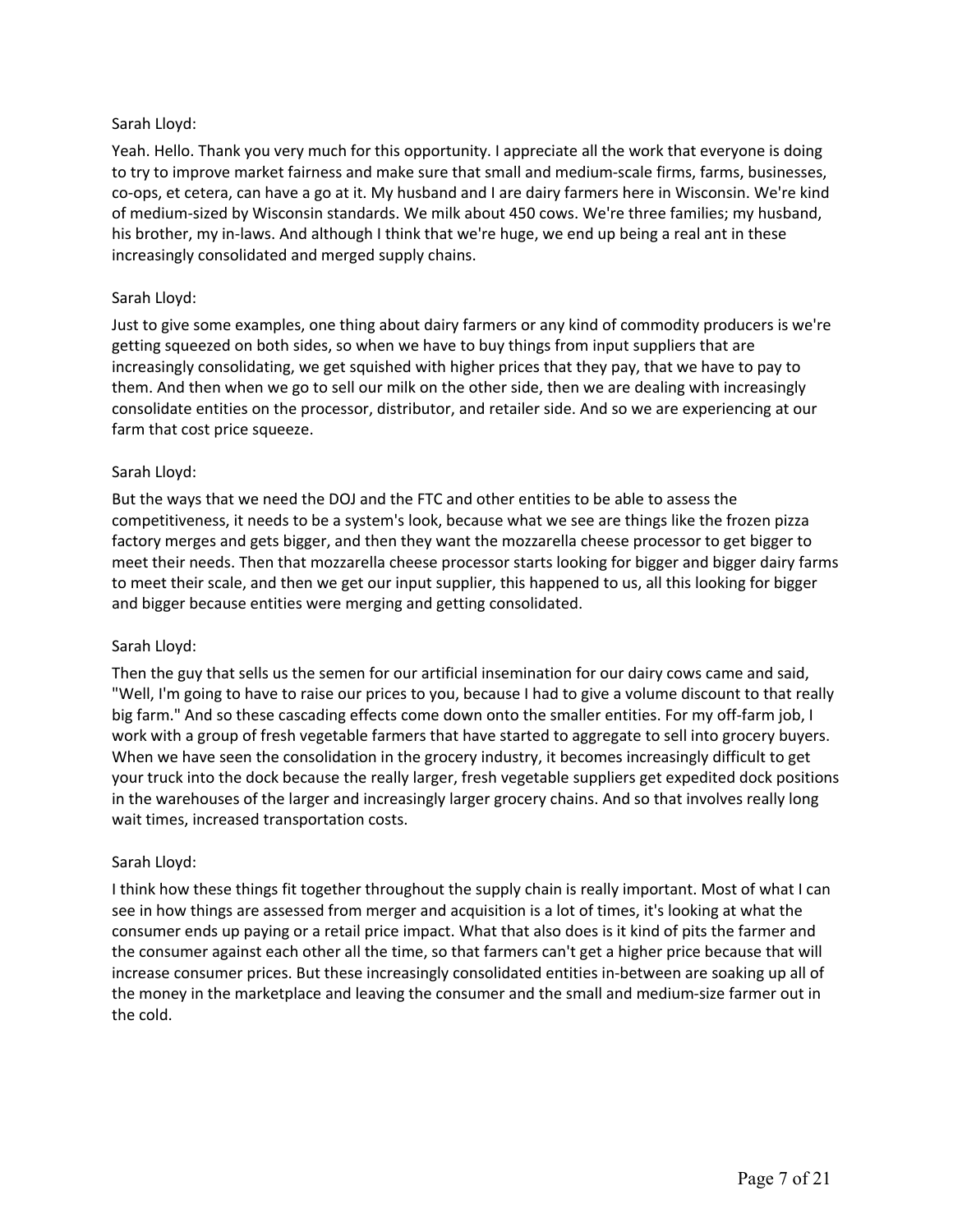# Sarah Lloyd:

 And we're struggling to survive as a business, as a farmer and as an active member of our community, so work to make the markets more accessible and fair to everyone. Thanks. I really appreciate the opportunity to share what we're experiencing, and hope that DOJ and FTC can

# Speaker 1:

Thanks so much, Sarah. That's certainly our goal. Next, we'll go to Todd.

# Todd:

 Hello everyone. Thanks for having these listening sessions. I'm a family farmer in Grand Forks County in North Dakota. I grow wheat and soybeans. Seed sector amalgamation has resulted in fewer seed choices consider the effect of past mergers on loss of choice across both GMO and conventional seed. for farmers appropriate to the specific regional conditions or climate. I encourage the DOJ, FTC to

# Todd:

 Prior to 1996, before the advent of the first genetically modified crops, seed companies and university breeding programs were regional and tailored their varieties to the specific needs of regional soils, climate, and the needs of both farmers and end users. Consolidation in the agricultural biotechnology GMO seed traits are worthless without the crop germplasm in which they're invested. industry has affected price, availability, and choice in both GMO seed and conventional seed. Of course,

# Todd:

 For that reason, the acquisition of independent seed companies was vital to the business model of large agribusiness corporations. When the largest agricultural chemical biotechnology companies have absorbed the majority of independent seed companies, they obtained those companies germplasm. This, first of all, constrained conventional commodity crop seed lines, limiting choice for farmers who plant a conventional seed. These same companies negotiated contractual arrangements with agriculture universities to access their germplasm resources and obtain germplasm from seed collections under the direction of the consultative group on international agricultural resources, as well as [inaudible 00:24:59] crops around the world.

# Todd:

 affordable, appropriate for the cropping situation, and where farmers have a choice of regionally appropriate seed. The merger of so many previous regional seed companies has led to higher prices for GMO trait seed and stacked traits that do not meet the needs of farmers because they contain traits Farmers benefit when there is competition between companies resulting in stacked traits that are that are unnecessary for a particular farmer's needs, or they constrain a farmer to a particular seed herbicide system.

# Todd:

 The seed chemical industry has long argued that expansion through merger is necessary to maintain or generate expanded levels of research and development. However, instead of innovation into new chemistries and modes of action to address selective weed control, R&D and the merged companies has led to a rehashing of the same broad spectrum chemistries, but in different packages. One example is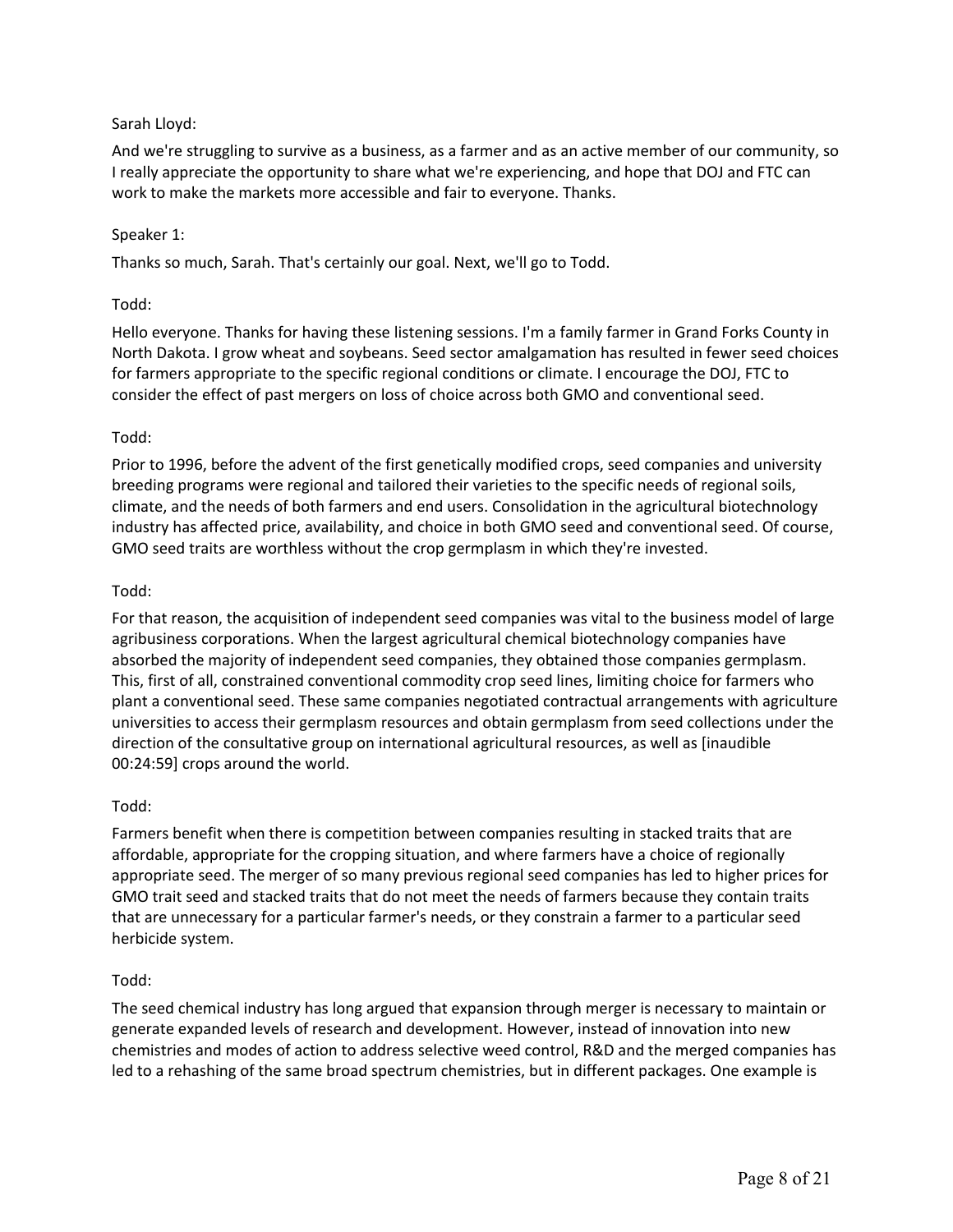the Bayer XtendFlex for 2022, a triple-stacked soybean trait containing tolerance of dicamba, glyphosate, and glufosinate, all herbicides ranging roughly from 30 to 60 years old.

#### Todd:

 Seed herbicide systems used since 1996 have resulted in global rise of herbicide resistance with some weed species that became resistant within only a few years of an introduction of Roundup Ready corn and soybeans rotated on millions of acres in the US. While such, quote, "innovative technologies", unquote, may prove helpful in the time being without research into new chemistries, weed herbicide resistance will continue to evolve and farmers will be left with fewer weed control choices, and may face years of struggle with weed resistance due to lack of new, innovative weed control chemistry on the market.

#### Todd:

 Multiple companies in competition in R&D is essential for ensuring that incentives remain strong to continue existing and prospective product development programs. Farmers already pay high prices for seed technology, and increasingly struggle with products that contain unwanted, unneeded traits or just plainly don't work anymore. Farmers rarely seem to be able to profit from a rise in commodities when competition is not there to keep those costs in check. Issues raised above a stable competition and input costs, justified or not, immediately rise to consume those profits. Those input costs rise when innovation and raised input prices for my farming operation. Again, I hope that the DOJ and the FTC can look into these issues. Thank you.

#### Speaker 1:

Thanks so much, Todd, for sharing that really fascinating perspective. Next, we will go to Anthony.

#### Anthony Pena:

 Good afternoon. My name is Anthony Pena. I'm a second generation owner-operator. I operate under Connecticut, Massachusetts, and Rhode Island. The grocery is a very tough business, long hours, many sacrifices, but it's a rewarding one. It's unique. It's special. This is the business that I'm proud to be in, and I hope that my children can carry that same love for the business as I did for my father. I've been working in the grocery almost all my life. My father started a small bodega in Yonkers, New York in the the banners of Super Fresh Markets and Save-A-Lot. We're located in the New England area, in '80s. From that bodega, he continued to work hard and grow our group into supermarkets that we have today.

#### Anthony Pena:

 Currently, we have nine stores across those three states, and happily employ hundreds of people that are now part of our extended family. Our stores cater to diverse group of people with all different economic backgrounds and ethnic backgrounds. Because of that, our stores aren't a one size fit all. They are part of the community. The merchandising we have in these stores truly reflect those communities community, while another one operates mostly in the Columbian neighborhood. We cater to that. in which we cater to. For example, one of our stores in Holyoke serves mostly to the Puerto Rican

#### Anthony Pena:

 We have stores, for example, in Indian Orchard that have a lot of Portuguese customs. You'll find things in those stores like different varieties of bacalao, a salted fish that you won't find in other stores.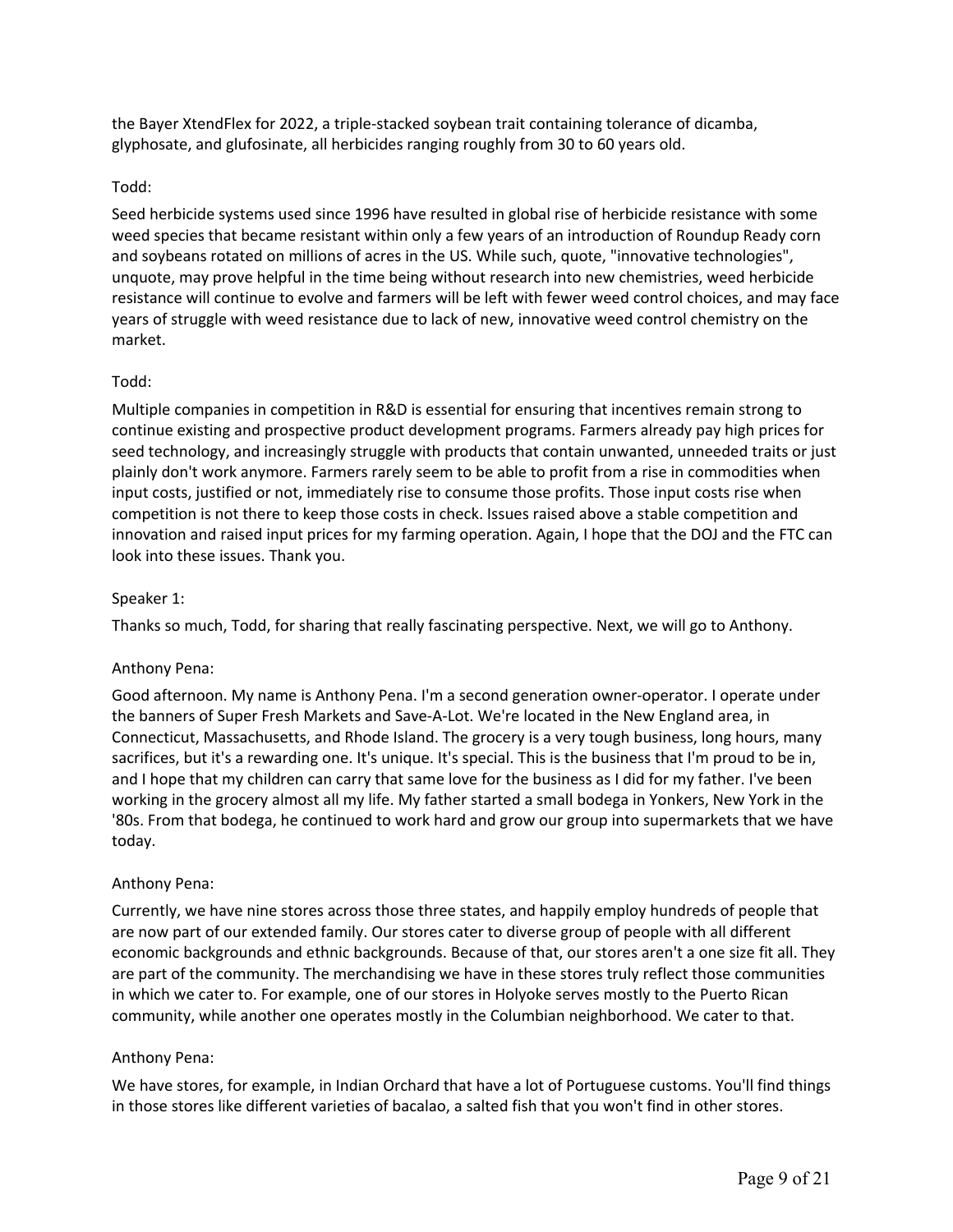Another store that we have in Springfield, Massachusetts, in a predominantly heavily college community, we cater to those students who are on a budget. They're going to school, they're away, they're dorming, and they need to make sure that they are within budgets for the meals.

#### Anthony Pena:

 That's the beauty of independent main street grocers. It's not a cookie cutter operation. We are an numbers, they're critically endangered. That's not because they don't provide customers value. The reality is that in our retail industry, there's a concentrated economic power in the hands of just a few companies. The more enormous corporations, like a Walmart and the big box stores, they use that to sell those essential product at the most reasonable prices to the consumers and where we serve. integral part of the community. These kinds of stores are endangered. As I continue to look at the power to benefit themselves and thwart competition, making it much more difficult for us to continue

#### Anthony Pena:

 In some cases, these stores are selling identical products for lower prices than I can buy them for at wholesale. Let me give you an example; orange juice, for example. It's a must-have commodity in grocery stores. Just months ago, I was buying a 59-ounce orange juice just north of \$4 a unit, where we couldn't get the supplier to sell it to us simply because there are none or their limited quantities are available to us. Meanwhile, I go to the bigger box like a Walmart or a club store. Not only do they have it fully stocked, but they have it about half the price that I would buy it for at cost.

#### Anthony Pena:

 Direct store delivery, they run right past our stores and make sure that Walmart is fully stocked and fully displayed in merchandise. You can't blame them. Walmart's abuse of its buying power and demand on- time delivery during supply chain crisis means suppliers have no choice but to meet their demands first. What about ours? Economic discrimination happens every day, all across the country. It happens because the current rules don't consider how retail concentration results in gatekeeper's power. Mega retailers set the rules for suppliers and the competitors, enabling them to capture higher profits rather than pass the savings to the consumer.

#### Anthony Pena:

 Meanwhile, I'm forced to buy fewer products at higher prices, and my consumers are suffering. Merger policies shouldn't forget about the benefits that my store brings to the consumers. You should look at service. You should look at accessibility. You should look at the convenience of the locations in which small guys like us operate. If mergers and concentrations continue as they have, independent stores will continue to close. People will have fewer choices, and you'll only have options that few enormous corporations want you to have.

#### Anthony Pena:

 really want? We work incredibly hard to serve the hardworking people who depend on us, and all we generations can continue to do the business in the same way we did it, if not even better. I'd like to Is that really a world you want people to live in? Is that really the community-based stores that you ask is a fair chance to keep doing it and continue to doing it with much pride, so that our future thank you for your time.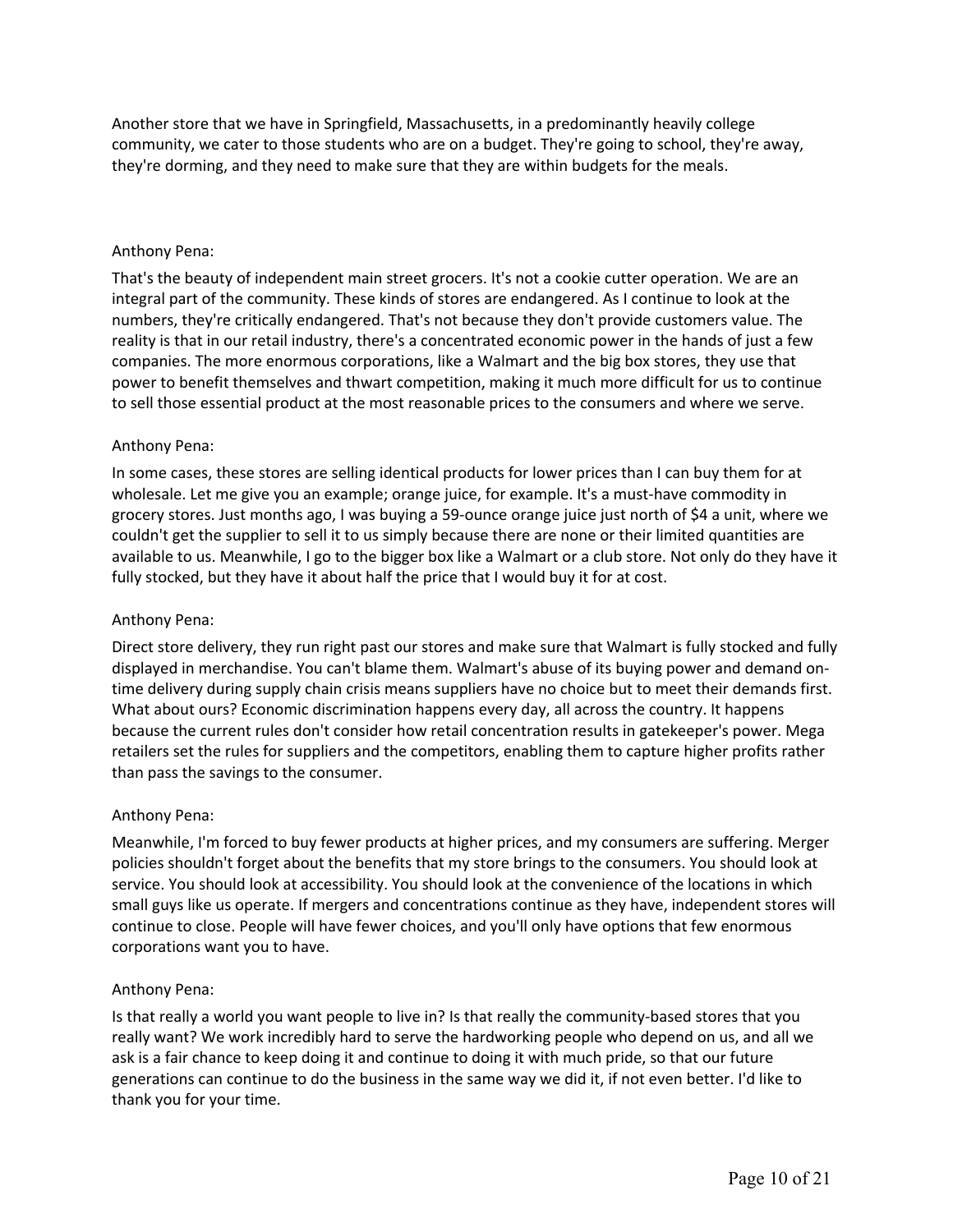# Speaker 1:

Thanks so much, Anthony, for sharing those incredibly important points. Next, we will go to Tom.

# Tom:

 Hi. Good afternoon. Thank you for having me today. I really appreciate it. First of all, I want to say, Anthony, I'm a fourth generation retailer and I can 100% relate to everything you said there. It was a great way to encapsulate the challenges of the independent retailer. I'm a co-owner of Charley Family Shop 'N Save. We have three stores. We have two stores in Greensburg, Pennsylvania, and one in Murrysville. The grocery industry has definitely shaped my family, family story in America. Our story is the definition of the American dream.

# Tom:

 My great-grandfather came to America from Syria in 1900 when he was 16 years old. He didn't speak English, didn't speak a word of English. He started selling fruit off the back of his bike. Eventually, he grew that into getting a truck, and then from that, he grew into a warehouse where he serviced Western Pennsylvania. Grocery retail, clearly in my DNA. I've been doing it since I was 12 years old, worked through high school and college, working grocery on the way. I left the industry for a couple years to get some experience outside of my area and my market, but the industry kept calling me back.

# Tom:

 At its core, grocery retail is a community-centered problem-solving job, and that is what I love to do. right? We take on problems. We take on challenges specifically around the community. But I do want to address what we've all been talking about today, is this challenge of consolidation and abuse of power Independent retailers across the board don't shy away from these problems. This is kind of what we do, from these big box retailers and these large organizations. There is a few enormous, dominant retailers using their powers to get around the rules that are designed to protect us.

# Tom:

 suppliers. Those terms include lower prices, better package deals, and exclusive products that I personally, I can't go to my supplier and say, "Hey, I want to buy this item because I saw it at Walmart." Even if I'm willing to pay more, they won't give it to me because they're considered a different channel of trade. Which doesn't make any sense at all, because their customers are literally shopping four feet Like we heard earlier, Walmart's a great example. They've gotten so big that they can dictate terms to away from my store, like right across the road.

# Tom:

 They're in the same neighborhood, shopping in the store for similar products from the same exact concept. But since they have this channel of trade, it circumvents the discrimination that would be traditionally looked at as antitrust. It creates economic discrimination. Honestly, it's kind of absurd. I've number one frustration of things that I can't control within my organization. Why is it that there is a different channel of trade for these competitors? been doing this for a profession as a leader in my organization for 10 years, and this has been my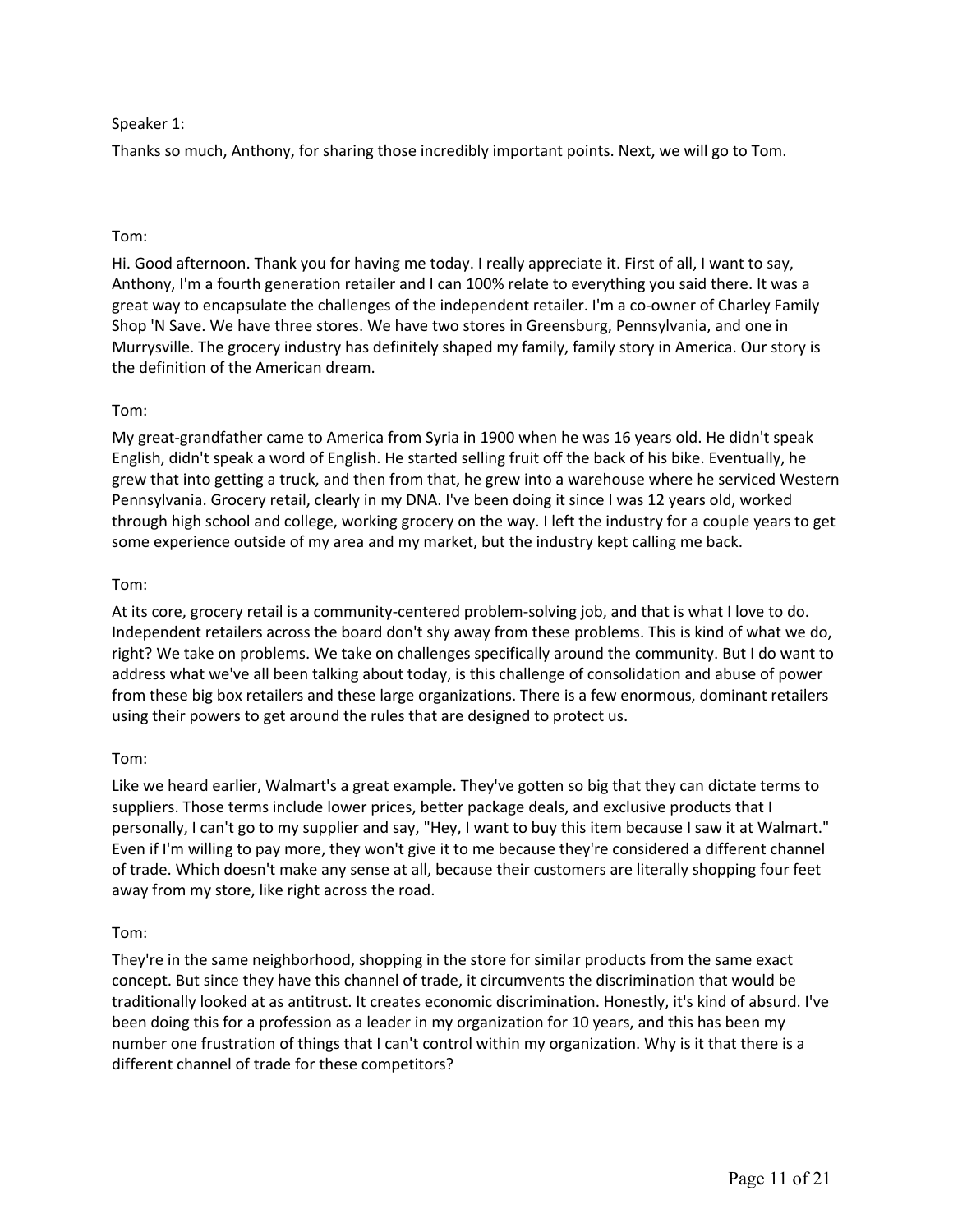# Tom:

 Now, I work with one of the largest wholesalers in the entire country, and we still can't touch their prices that Walmart secures for itself. At this very moment, last week, I went to Walmart just because I knew this was going on and knew I was going to be talking. I was like, "I'm going to

# Tom:

 I'm going to go check some prices at Walmart. And I took 30 items, random, completely random, and 10 of those 30 items, their retail price to consumers was below the cost that we paid before we pay fees wholesaler, we are dealing with the largest wholesaler in the entire country, \$20 billion in sales last year. How is it that Walmart is that much more efficient than our wholesaler? The answer is they're not right. They're leveraging the power that they have over these suppliers. Now, the question is, here's the result, rather than competing these massive players shut down competition by demanding lower prices without justifying this efficiency. They're not justifying that they're more efficient. They just can't. And they're creating this exclusive supply channel that only they have access to. from our wholesaler. And you might say, "Well, they're more efficient." But whenever we look at our

# Tom:

 We really need a level playing field. 30 years ago in my market, it was all independent resource. That's all you saw. 15 years ago, there were probably five or six. Now there's one, me. Only independent retailer really left in my community of size. I'm not going anywhere anytime soon, but if I look down the road another 30 years, it's not getting any easier with the rules the way they're set up right now. And also when you think about consumer welfare, you can't just assume the consolidation automatically creates better service for those consumers. The opposite can be true also. Customers also value, quality and choice. Our stores, personally, we have expert butchers who know every single cut of meat in the entire store, and they have extremely high quality standards. We don't sell ground meat. That is more than a day outside of grinding.

# Tom:

 So, if we grind the meat and it's 24 hours later, it's off the shelf, it just doesn't sell. Walmart on the other hand has no skilled butchers in the entire organization and their ground meat, they get 20 day shelf life off it. If we continue to let companies like Walmart, set the rules and avoid competition, that's literal really what the market's going to be. It's going to be three week old meat. It's going to be cookie cutter big box stores with fewer fresh and local options. And if consumer welfare is something that we're really concerned with, we have to do something about this. I really, I truly appreciate you finding [inaudible 00:38:19] again, I know what you're living with, I live with it every day. And I just want to say thank you very much.

# Lina Khan:

Thank you, Tom. Next. We'll go to Greg.

# Greg Gunthorp:

 Thank you. Good afternoon. I'm Greg Gunthorp, owner of Gunthorp Farms, an integrated, pasture- based, pork, poultry and sheep farm in Northeast Indiana. We have an on-farm USDA inspected, very small processing plant. Our products are served at places like O'Hare airport. The Clubhouse at Wrigley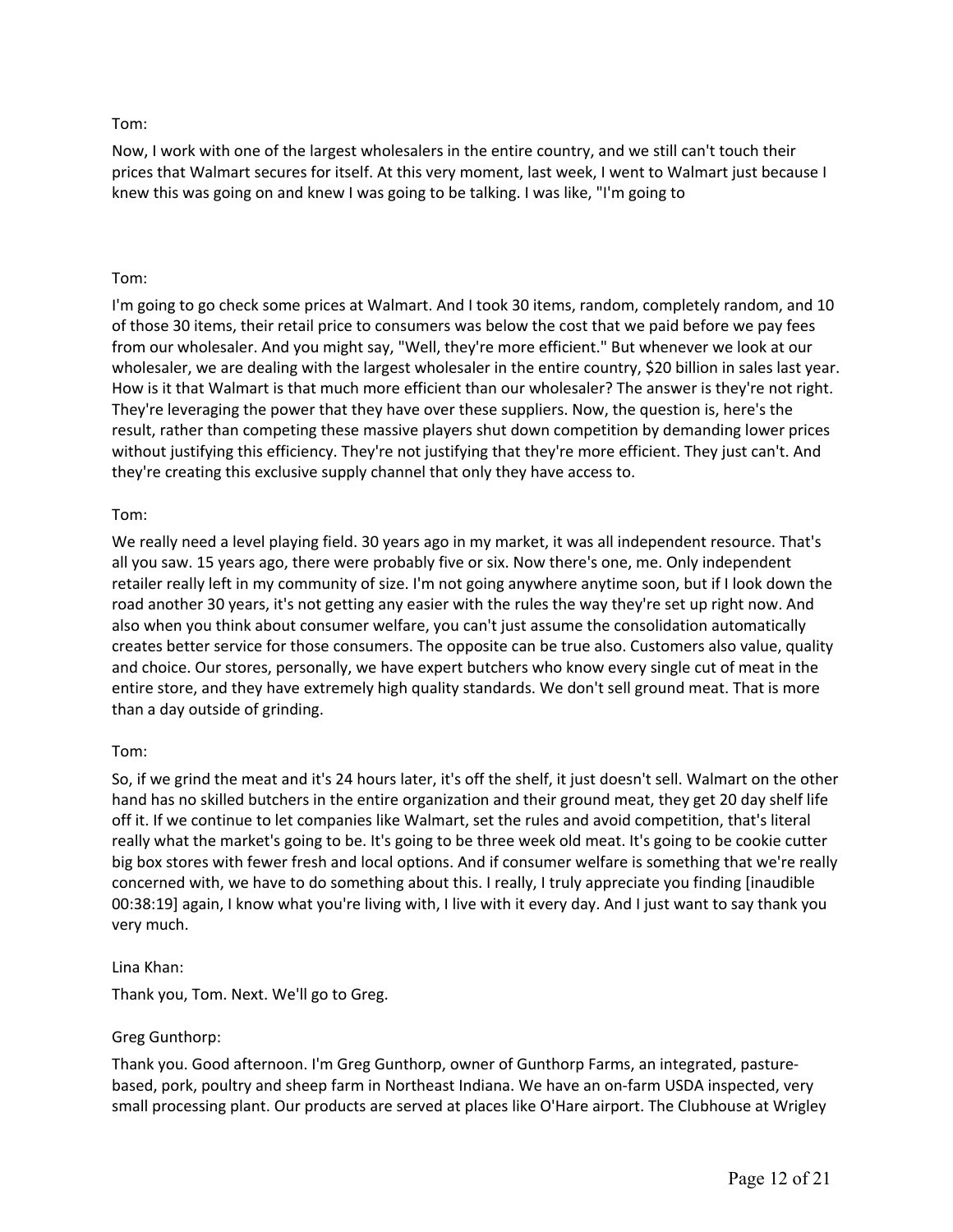[inaudible 00:38:50] Field and Disney. We started direct marketing in 1998. My family sold commodity hogs for at least four generations. Before that we know how to adapt and flex. We know how to compete. We are the definition of resilience. Our lives aren't difficult today because we aren't good at what we do or we aren't willing to work hard and smart. Our lives are hard because the USDA, the FTC, and the DOJ have been on big since the 1970s, creating a no rules environment in which the biggest cheaters win, leaving farm families like mine without a fair market.

# Greg Gunthorp:

 After 8 cent hogs, we adapted. Instead of selling hogs, we sold pork. Consumers want to know how their food is raised, how it's processed and how it's handled. While government regulators slept, the big players invaded our space. Every viable niche we've come up with to differentiate ourselves has been stolen and bastardized. Whether it's natural, family farm product of USA, free range, pastured, humane, us off with false, misleading and fraudulent labeling and marketing. I have a degree in agricultural economics from Purdue University, but do not claim to be an economist. I do however, understand that exit. Functioning markets, especially niche markets, require transparency in truth and labeling, consumers. If we are to rebuild local, regional food systems, we need antitrust enforcement, subsidy grass-fed regenerative, or even organic, big ag and their food service and retail partners have knocked functioning commodity markets require many buyers and many sellers and low barriers to entry and messaging and advertising. Today's market is not a market. Today's no rules marketplace has destroyed our ability to feed ourselves effectively, harming both commodity and niche producers, as well as reform, labeling reform and inspection reform.

# Greg Gunthorp:

 Here's what I believe we need right now. We need to ensure government programs aimed at rebuilding our food system aren't stolen by the same corporations that failed us. We need to fix the false labeling issues. Start immediately with the product of USA, but don't stop there.

# Greg Gunthorp:

 Organic should always be the safe Harbor for small producers. You guys need to get over your jurisdictional fights within USDA and the Department of Justice on concentration in mergers, also FTC and USDA need to get over your jurisdictional issues on labeling and advertising. Both of you need to be strong, need to restore ethics and reverse agency capture, need to stand behind small producers and effective, corrective actions. Take on [inaudible 00:42:17] competitive merger cases, such as the JBS Mountain Rosen lamb, or the current Sanderson Wayne Continental Cargill merger, and you need to redirect enforcement at the problems, instead of the solutions. Personally, we get three USDA thank you for the opportunity to speak today, and thank you for holding these listening sessions. I want to remind you that in rural America, concentration and competition are not partisan issues. They're processors on due process issues, need to stop being afraid to prosecute, stop settling cases without inspectors a day at the farm, while large processors are beginning to be able to self-inspect. I want to American issues.

# Lina Khan:

 Thank you so much, Greg. Thank you everybody who we've heard from today for sharing your experiences and stories. I'll just share a quick few quick reactions and then turn it over to the AAG. I'm really struck by some of the challenges, the common challenges that you all have helped surfaced across a variety of markets, be it in cattle, dairy, seed, retail, poultry, pork, and the ways in which some of the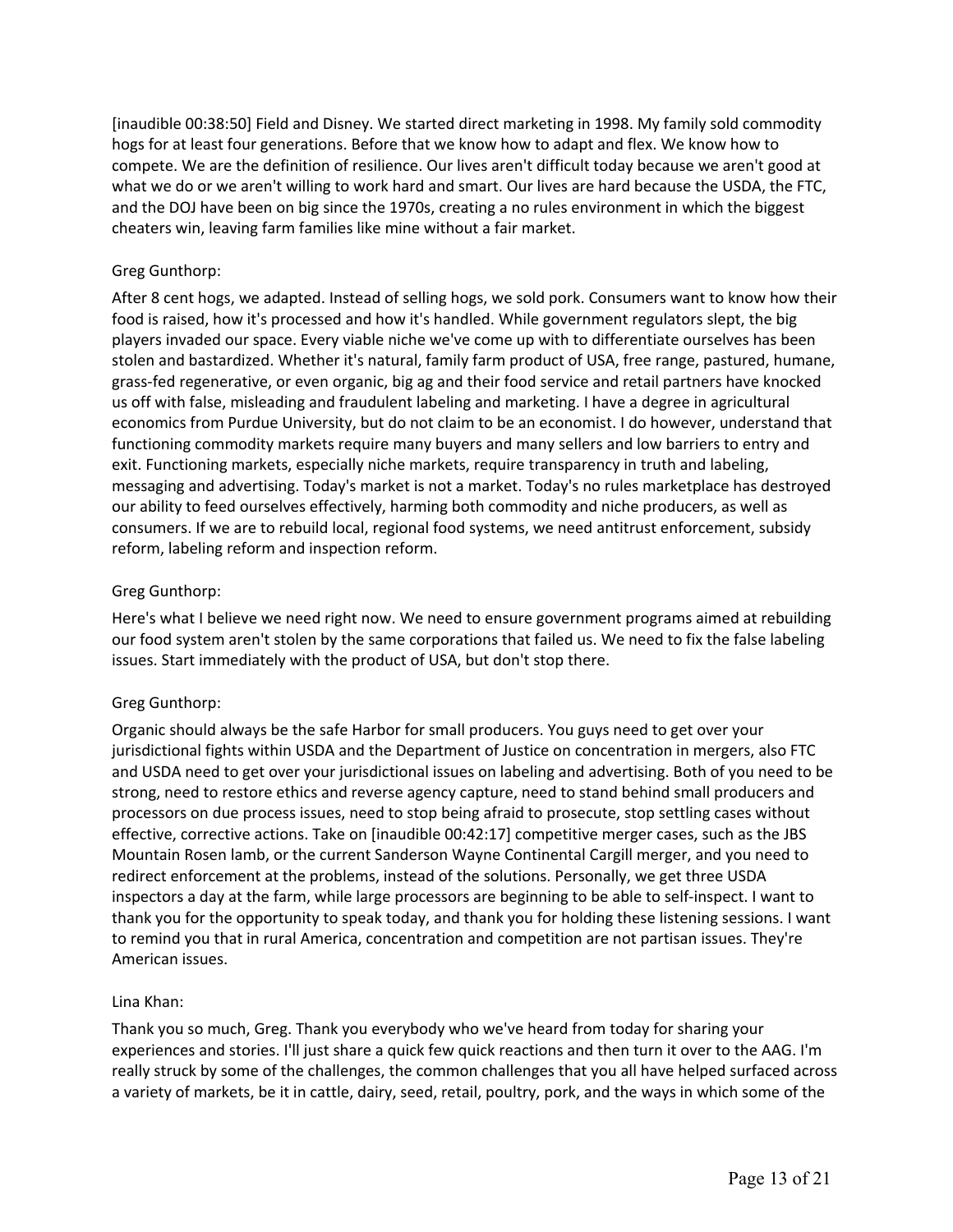accounts you've shared highlight the very real ways in which significant consolidation can result in competition. And so all of these accounts are going to be top of mind for us. I'm also struck by some of the particular harms that you noted that might be more agriculture specific that we should keep in higher costs, lower quality, reduced choice, but can also enable firms to engage in business practices, such as dictating terms or engage in discriminatory conduct that can also undermine open and fair mind.

#### Lina Khan:

 And so, the ways in which consolidation might create homogeneity and SAP regional diversities in ways that could undermine resiliency of the food system as a whole, strikes me as an enormously important consideration at a macro level. And then I'm also struck by how a few of the comments, and Sarah, in particular, noted how consolidation in any single market can have effect for direct participants in that market, but also can have cascading ramifications across the supply chain and across even seemingly closing, I just really want to thank everybody who took the time to share their stories with us today. It's easy sometimes for antitrust debates to become academic and unmoored from market realities. And I'm just so grateful to everybody who took the time to speak with us, to make sure that we're really fully accounting for some of these realities. And with that, I will turn it over to AAG KANTER unrelated markets, which seems to be an important dynamic for us to keep in mind as well. So in

#### Jonathan Kanter:

 Yeah. Thank you, Chair Khan and thank you to all of you for the incredibly courageous and insightful witnessing conduct and the effects of consolidation firsthand. And so it's important that we provide you access to us and that we are here to listen and incorporate your feedback because it is critical to effective antitrust enforcement and critical to merger enforcement, and something that we have to take in mind and consider, as we revise the merger guidelines. comments. It's extremely important for us that we hear from experts who are living and breathing these issues on a daily basis. And you are experts. You are on the front lines, you know industries, you are

#### Jonathan Kanter:

 of exclusionary practices, something that came up quite a bit as something that's a very real consequence of consolidation and a very effective and insidious tool that could be used to effectuate market power as a result of consolidation. Heard a lot about innovation in various different forms, and about the impact of concentration. We've heard about less money for farmers. This is critical to the US economy. It's critical to the wellbeing of our communities. We've heard about farmers squeezed on both sides, being stuck in the middle, the increase in take rates, which is a phenomenon that we're seeing I, similar to Chair Khan wanted to walk through some of the things that I heard that I found to be quite significant and noteworthy for us to focus on as we consider revisions to the merger guidelines. The use including animal welfare. These are important innovations that we should be mindful of as we think across many industries, agriculture being a significant example.

#### Jonathan Kanter:

I was also struck by the system wide look at this, the vicious cycle of consolidation, where consolidation in one market fuels consolidation in another market and raises barriers to entry. And those cascading facts that Chair Khan referred to are quite concerning.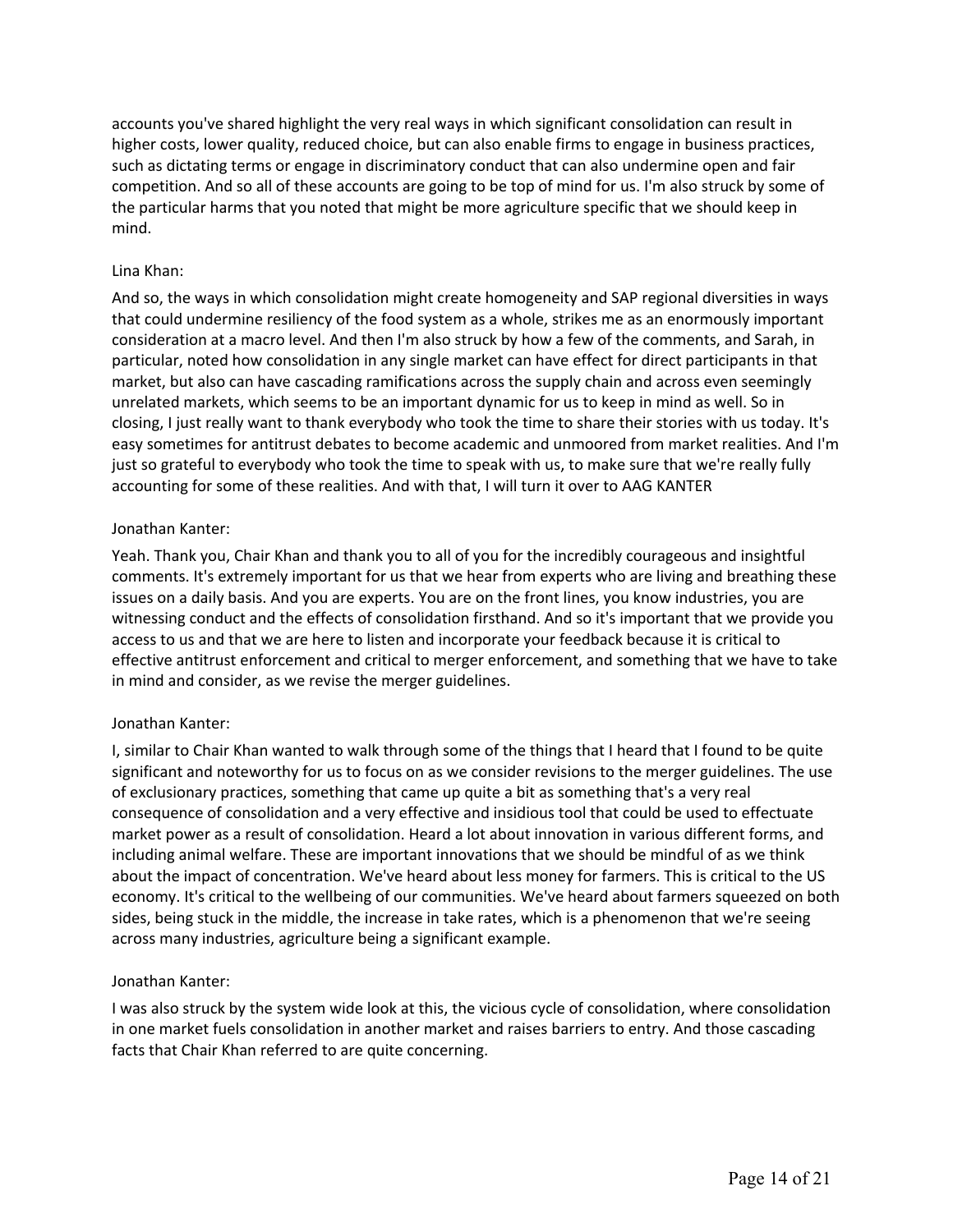# Jonathan Kanter:

 Again, a lot of the specifics are important for us to understand from a policy perspective, realities like That's a big problem and the kind of issues that we need to be mindful of as we consider the effects of consolidation. On the seed side, we heard about seed resistance and the importance of R and D and innovation. And that's the kind of competitive dynamic we have to preserve. We've heard about the economies and the ability of community oriented businesses, which I relate to on personal level, not having a one size fits all and being able to service the needs of a community, which are dynamic and different, depending on where you are. independence, not having access to docks for their trucks and having cost effective transportation. importance of businesses that are investing in local communities, local communities serve vibrant local

# Jonathan Kanter:

 That really is the American dream, which we've heard about. And the need of taking on community that we must preserve. And eliminating independence does come at a cost and that is service to those communities. And I think that's something we should think about. And also making sure that we're considering the depth of services provided as part of competition. We heard about expert butchers, for example, that's the level of expertise care, that's extremely important for local communities health and challenges is a significant benefit to our society, to our consumers, to local communities and businesses a significant benefit of competition.

#### Jonathan Kanter:

 Finally, we heard about the use of tactics to effectuate market power, some of which include mislabeling. And again, these are market realities that we need to be mindful of as we think about the way in which firms can exercise market power, as they consolidate, and the importance of transparency with... And markets that have low barriers to entry and liquidity. So, I was incredibly moved by the taking the time today. comments, your courage, and I think it's extremely important for us to hear from you and thank you for

# Jonathan Kanter:

 So with that, I think we're now going to turn the mic over to Lindsay. Who's going to facilitate participation from our public speakers. So, Lindsay, take it away.

#### Lindsay Kryzak:

 Thank you. I will remind our next speakers that the FTC is recording this listening forum, which can be maintained, used, and disclosed to the extent authorized or required by applicable law regulation or order and may made available in whole or in part in the public record in accordance with the FTC's rules. Each speaker today will be given two minutes to address Chair Khan, Assistant Attorney General Kanter, staff from both agencies and the public. I will remind some of you who just recently joined to unmute yourselves before you speak. But our first speaker today is Angela Huffman. Angela.

#### Angela Huffman:

 Thank you. I'm a co-founder of Farm Action, and I appreciate the opportunity to share firsthand experiences of our members. I want to bring two issues that are a great concern to us. In December, we sent a letter to the Justice Department, requesting an investigation into the suspicious spike in fertilizer prices that began early last fall. Farmers are reporting fertilizer costs up to two to three times what they were in 2020. These numbers proceed Russia's invasion of Ukraine, which will only put further pressure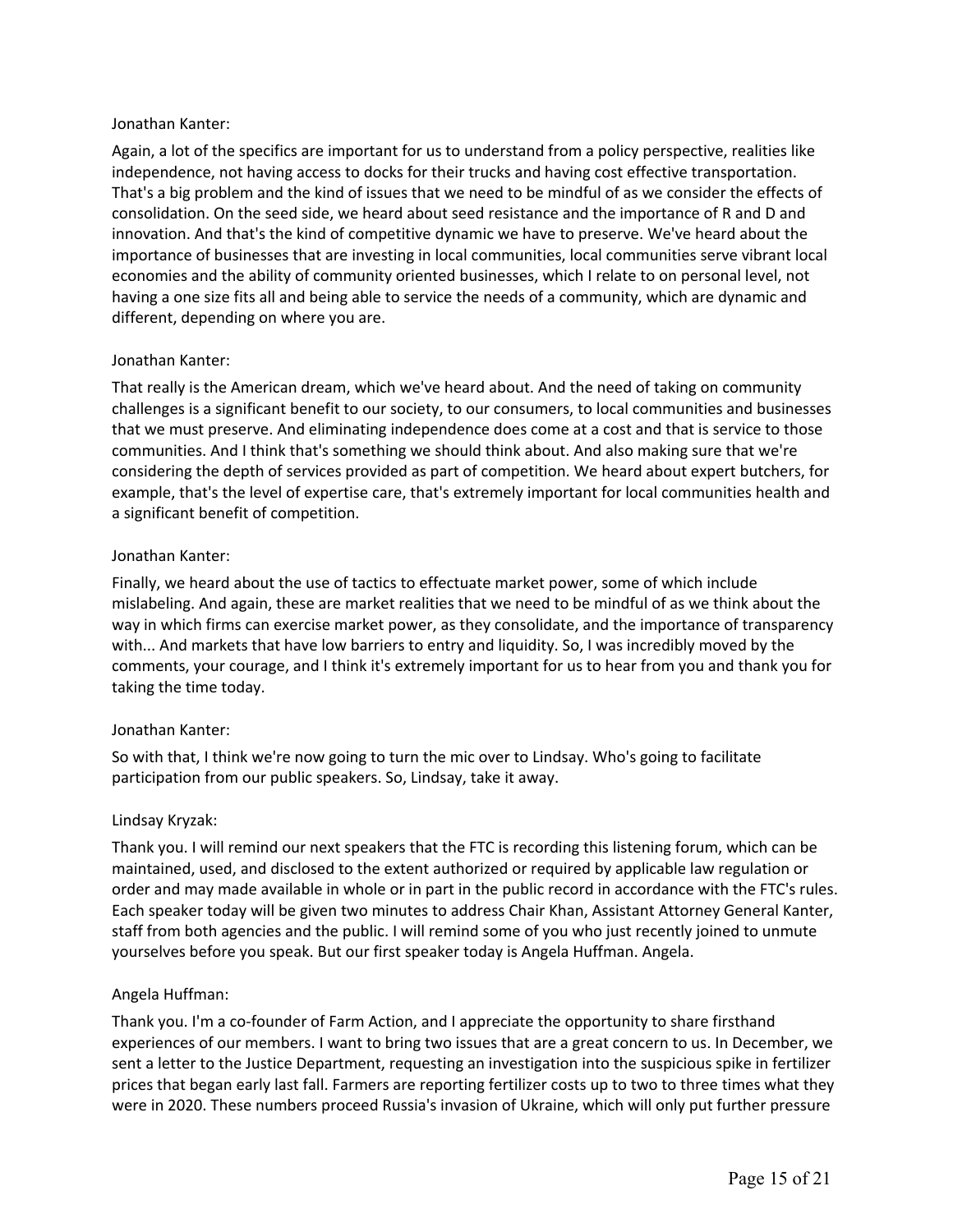on our farmers. In North America, two companies control all the potash and four companies control 75% of nitrogen, because these companies tie the price of fertilizer to the price farmers get paid for their crops, the farmer can never get ahead. Because of these rising costs, many farmers can't afford the fertilizer they need this year. The burden is greater for smaller scale farmers who don't have access to the credit this season's startup expenses will require.

#### Angela Huffman:

 This year, their options are to plant fewer acres or use less fertilizer. Both of which lead to reduced yields. They could also change their plans for the season and plant crops that need less fertilizer, instead of nutrient intense crops like wheat and corn, these choices farmers are forced to make, will only lead to greater food insecurity.

# Angela Huffman:

 Our other concern today is the right to repair. Earlier this month, we joined with other farm groups to farmers and independent mechanics from repairing farm equipment. Farmers are forced to rely on equipment dealers, which oftentimes take weeks or months to complete a repair. Small errors, like a in the loss of precious small windows in which they're able to get into the field because the equipment dealer is holding a monopoly on repair. Farmers are also experiencing price gouging. Farmers are at the mercy of these companies and need antitrust action. Thank you for the opportunity to raise these file a petition with FTC, asking for an investigation into John Deere's abusive restrictions that prevent sensor misfire can cost farmers several hundred dollars in repair work, plus tens of thousands of dollars issues.

#### Lina Khan:

Thank you, Angela. Our next speaker is Patty Lavera. Patty.

# Patty Lavera:

 Hi, my name is Patty Lavera and I'm actually a Policy Consultant. I work with a couple of different groups. One is the Organic Farmer's Association, another is a coalition called the Campaign for Family Farms and the Environment. But actually both groups which represent different types of farmers constantly raise concerns about lack of competition. And there are different examples because they're up, I think Ed Maltby is going to talk about one that we are dealing with right now in organic. There's a specific regional problem for organic dairy farmers in the Northeast. And this is five years after a merger with an inadequate remedy where we basically just shuffled around market share and a brand moved in different sectors of agriculture, but they all have examples of mergers that should not have been improved, that have proven detrimental to the markets they participate in. In some cases, and I can tee from one dominant buyer to another dominant buyer. And now one of those dominant

#### Patty Lavera:

 Prominent buyers is leaving and it's causing real heartache for that sector of organic dairy farmers in we're not measuring when mergers are being considered, there's those regional impacts, and just how dependent farmers are in a region on a couple of big buyers. We've had several references from other speakers about innovation, and there are lots of sectors of the food system where innovation doesn't that region and it was a remedy that everybody said was going to fail, and it did. So it indicates what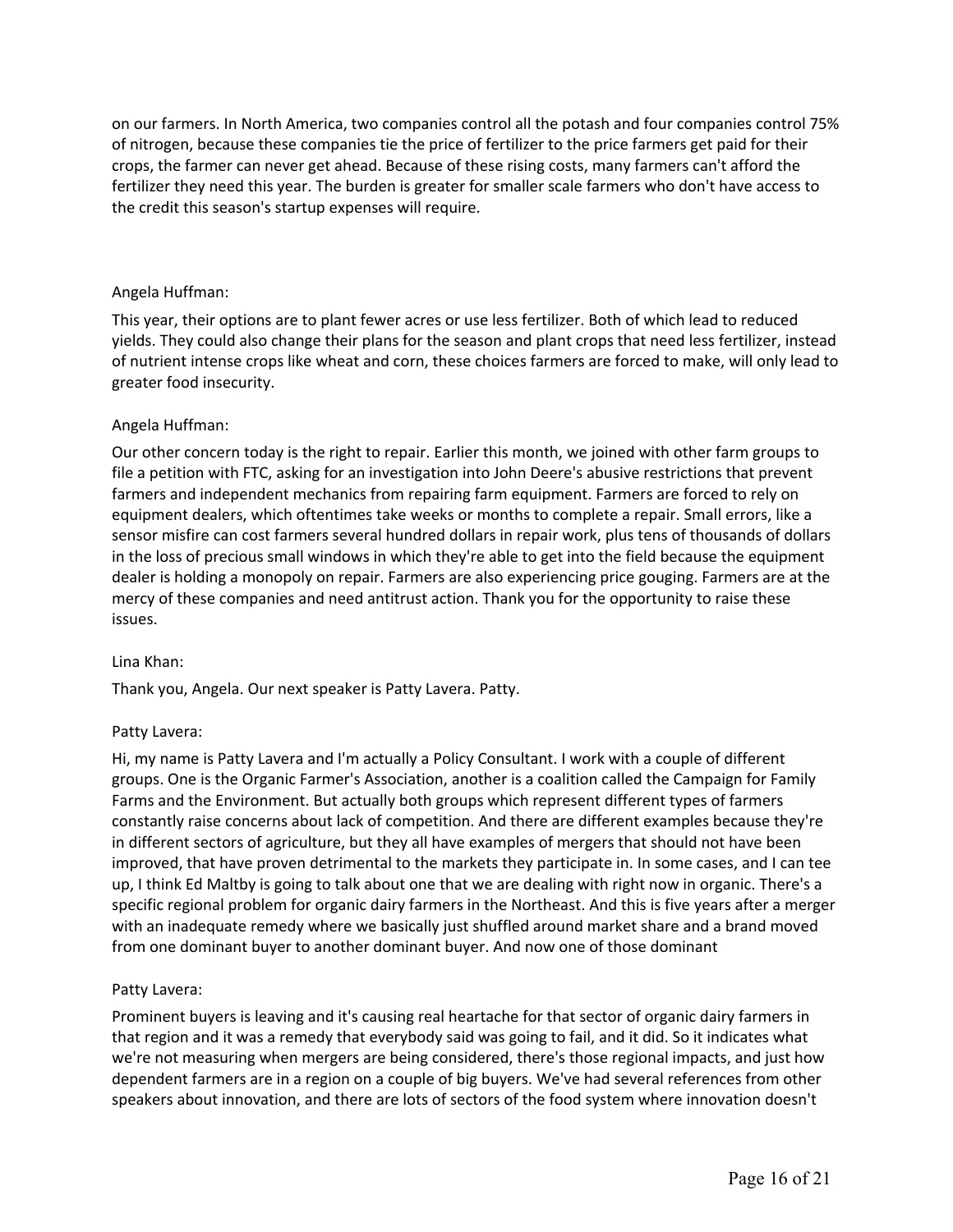have anywhere to go, because like Greg was talking about, brands get gobbled up, retailers change their terms.

#### Patty Lavera:

 When Amazon bought Whole Foods and changed the terms for how they source things and went to a more central system, that hurts innovators in the food supply who might be running on such low margins that change in the payment terms, changing how you do in store samples, changing shipping rules, all of that can be the difference. Or you just can't be big enough to provide them what they need in their new model of how they source things.

#### Patty Lavera:

 Then finally I'll just say there's a lot of things that are hard to get into the calculations from the mergers being considered about what we lose when small farms go away, that used to serve what we call ag of the middle, and this is a phenomenon we talk about in farm policy, that we have very, very small farms who are kind of trapped in direct to consumer markets, because they don't have anywhere to grow to, because we don't have mid sized processing buyers, or retail anymore, and that we have mega firms and the supply chains that they run. And what we see in a lot of rural communities is that loss of the ag of the middle, is a devastating impact on rural communities and lots of other things that come from that, so I'll just leave it at that. Thank you.

# Facilitator:

 Thanks Patty. Our next speaker is Chris Peterson. Chris? Chris I think you're still on mute, would you unmute?

Chris Peterson:

Sorry.

Facilitator:

It's all right.

# Chris Peterson:

 Chris Peterson, Clear Lake Iowa, been an independent family farmer and pig farmer all my life. I started out in the 70s raising pigs. It was so good back then, we had buying stations, probably half a dozen in a 20 mile radius. Farmers were in control as far as supply and demand and prices go. I used to have packers and buyers of packers stopping by the farm offering bids.

#### Chris Peterson:

 The farmers controlled, and that started to disappear. The packers evidently didn't like that system so they started to change things. They bought up the regional packing plant, such as Dubuque Pack, a regional brand in Dubuque Iowa. I got paid dividends on my pigs that cut good when I delivered there.

#### Chris Peterson:

 You used to get paid at the scale at the regional buying stations, now you got paid at the packing plant, you get shrink, the weight loss and transportation and it all adds up, everything was stacked against the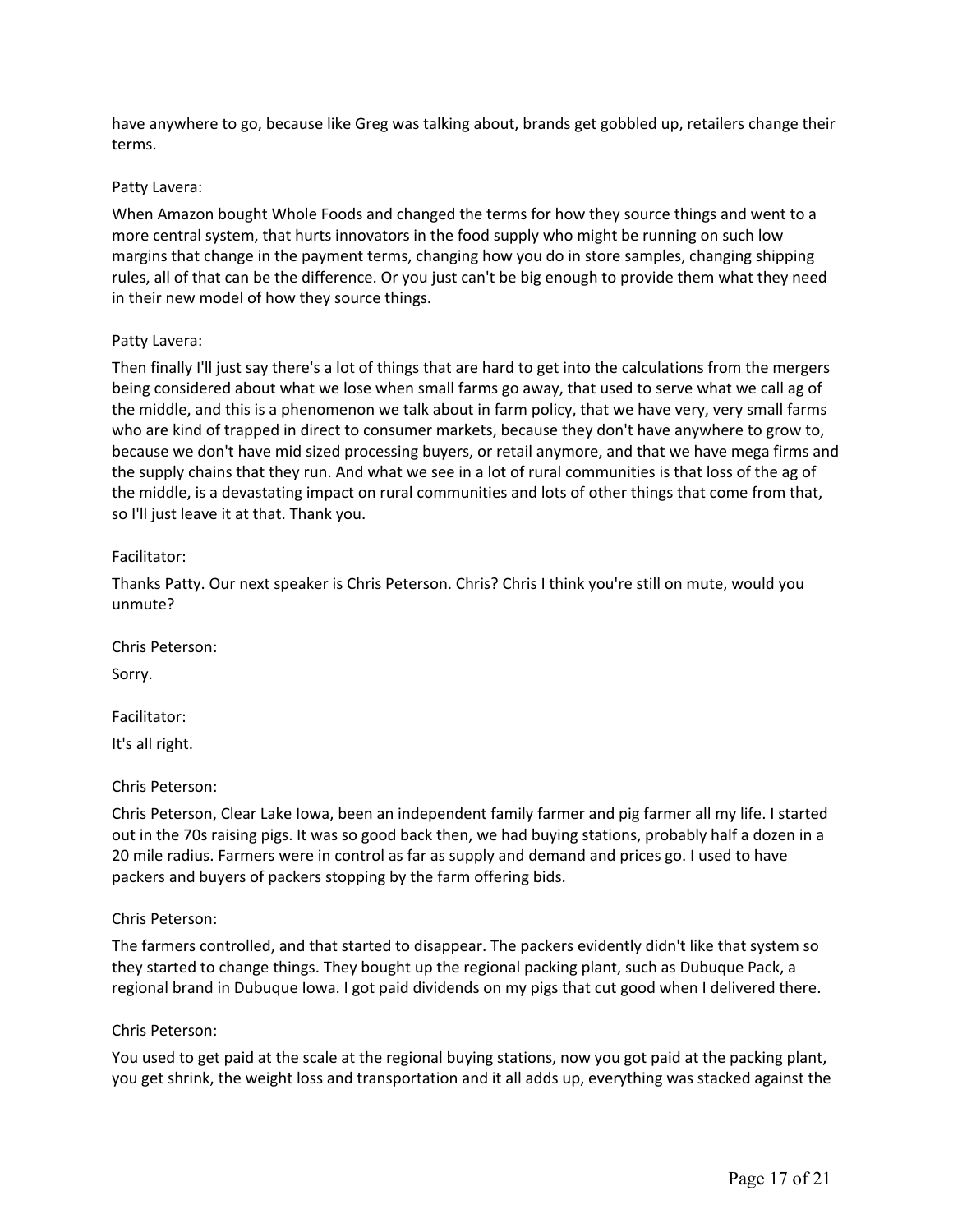family farmer it seems. In a great yield I was making seven to eight, nine dollars a pig, so that made a big difference.

#### Chris Peterson:

 your pigs killed. You delivered the pigs, if you missed that date, semi load or whatever, you waited It went to a system where the independents had to buy shackle space, a time slot, and a date to get another week or two for the next round.

#### Chris Peterson:

 Then the eight cent hogs happened, and that was consolidation on steroids where the big money, the went out, forced us to do a bankruptcy, that's why we do Berkshires today into a niche market. You'd be a fool to sell pigs into the so called commercial market. big packers, got enough market power to run the hogs down to about eight cents, about 40,000 of us

#### Chris Peterson:

 Approximately 92% of independent pig farmers are now gone, replaced by this top down system. The the shaft too with high meat prices which there's no reason for it. I could go into a lot more of this. family farms over the decades have got the shaft and now the consumers are feeling the pain getting

#### Chris Peterson:

 My opinion is you people need to dust off the Packers and Stockyards Act of 100 years ago and start enforcing it. Concentration and consolidation is killing family farms in rural America. So, I'm hoping you people restore my faith in government, it's pretty well lost over the years. Thank you for listening.

#### Facilitator:

Thank you Chris. Our next speaker is Edward Maltby. Edward?

# Edward Maltby:

 Yes, good afternoon. I represent Organic Dairy Farmers in the north east. They're not able to comment themselves because of their contractual restrictions, or because of intimidation from their milk co-op who penalize them if they comment publicly on their contractual arrangements.

#### Edward Maltby:

 The corporate consolidation of the organic dairy market, the power of international companies that dominate the supply side, and the retail market. Firstly the recent exit of Danone Horizon has resulted in only buyer for organic farmer's milk in New England and New York. That one buyer sets the price and to accept the pay price, the average is 20% below the cost of production in the north east. The other choice is to leave dairying with all the resulting effect on the rural community and their family. conditions of any contract or corporate agreement leaving the organic dairy farmer with no choice but

#### Edward Maltby:

 CROPP Cooperative is that one buyer and it's a capitalistic co-op. It is now the only major buyer for organic milk used in New England and New York. The crisis in New England and New York caused by the Horizon brand decision to exit the area is a vivid regional example of the impacts of consolidation that plague the entire organic dairy sector, not just north east but across the mid west and the west.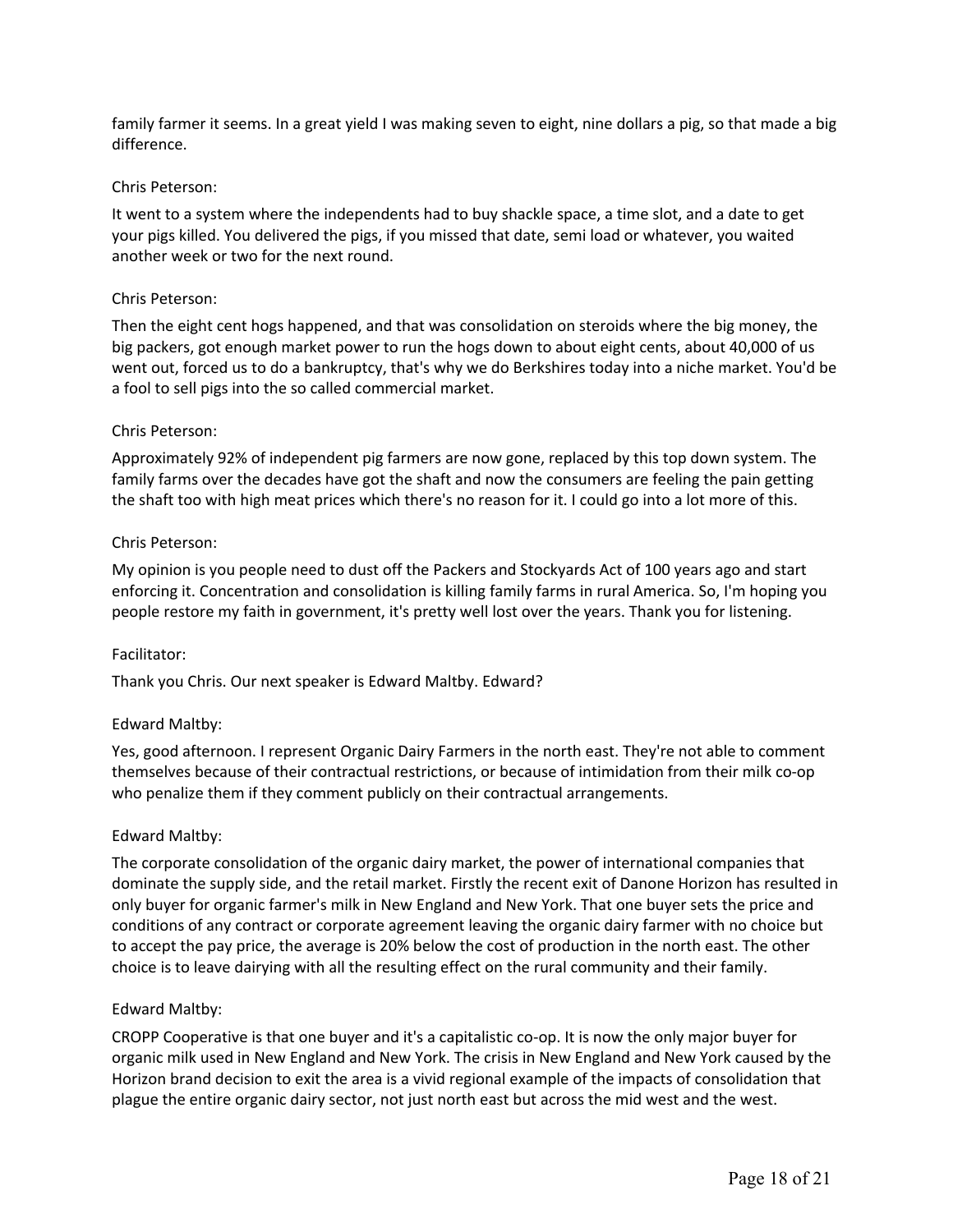# Edward Maltby:

 America whose parent company is Danone. Danone is headquartered in France and Organic Valley owned by CROPP Cooperative based in Wisconsin. In the organic dairy market there are two national brands, Horizon Organic owned by Danone north

# Edward Maltby:

 The leading retail set up of organic dairy products is store brand, private label products supplied by a crop cooperative and large CAFO vertically integrated organic dairies who have the economy to scale and allow them to undercut competition in the price sensitive store brand, private label retail market, which by its nature, has a lower retail price than branded, organic products.

# Edward Maltby:

 Previous government decisions have allowed this consolidation to worsen and should be revisited. When Danone purchased White Wave in 2017, the Department of Justice mandated that a condition of purchase was that Stonyfield Organic, owned by Danone with a supply contract with CROPP Cooperative, would have to be sold as a remedy to prevent a monopoly in the region. Stonyfield Organic was sold to Lactalis, the second largest dairy corporation in the world.

#### Edward Maltby:

 With Horizon exiting the area and canceling contracts with 89 organic family farms, leaving only one major buyer, that's CROPP Cooperative. CROPP's major customers are in the north east, their raw milk is Lactalis, Lactalis purchase 80% of its total milk supplies from CROPP and purchase the other 20% by direct procurement from north east farms or other sources.

# Edward Maltby:

 To cut so many farms at one time in a market that's still in recovery, rather than waiting for some basic corrections, does not reflect the intent of the agreement signed by Danone when it completed the White Wave purchase. The Department of Justice-

#### Facilitator:

Thank you Ed, thanks Ed. Our next speaker is Lia Biondo. Lia?

# Lia Biondo.:

 Afternoon. I'm Lia Biondo, executive vice president of the United States Cattleman's Association. Thank you for the opportunity to provide comment here today.

#### Lia Biondo.:

 Over 100 years ago marked the first and last major regulatory action on the US meat packing industry. The creation of the Packers and Stockyards Act occurred at a time when the national packing company and conglomeration of three of the largest meat processes of the time controlled 45% of the nation's total slaughter capacity, and 97% of the slaughter capacity in the west.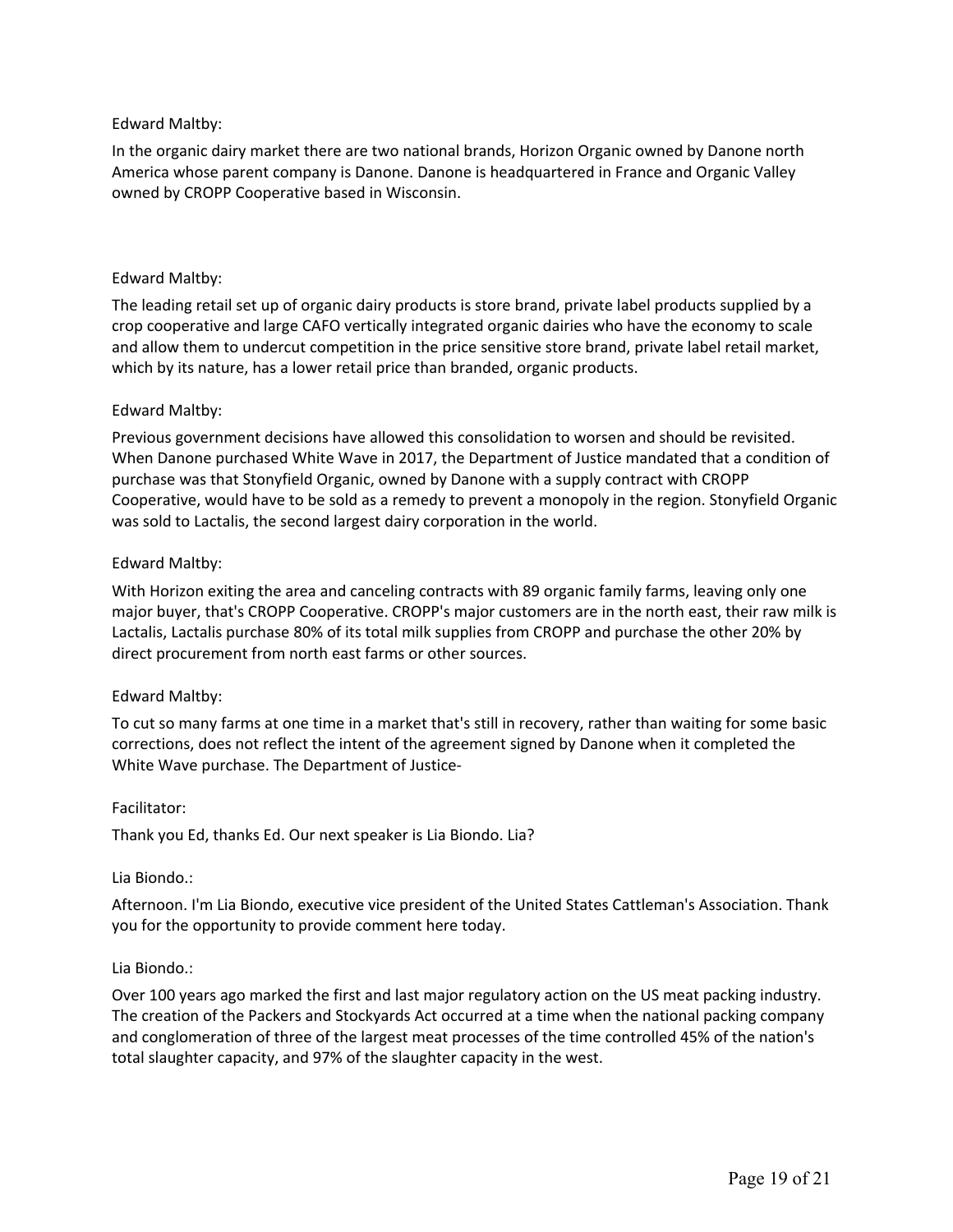# Lia Biondo.:

 Today, the big four meat packers as they are now collectively known, have pushed past an 80% controlling share of the US steer and cow for slaughter. The game has changed but the rules have remained stagnant. Without bold action, the United States risks losing its independent livestock producers.

#### Lia Biondo.:

 As USCA vice president Justin Tupper said last June when he testified before the senate agriculture committee, we can either work to eliminate the occurrence of anti-competitive practices and market manipulation in the meat packing sector, or as we've seen and done in the past in other industries, we can break the model so they can not have as much influence or ownership of the market.

#### Lia Biondo.:

 the other speakers who have already provided their perspective here today. In short, we need the Department of Justice, the Federal Trade Commission and other relevant regulatory agencies to step in, evaluate current market conditions and provide a pathway forward for a fairer, more competitive market place. Thank you. I can't say it better than Mr Tupper or Doctor [Pordell 01:04:15] or Mr [Gunthorpe 01:04:15], or any of

#### Facilitator:

Thank you Lia. Our next speaker is Carrie [Ballcombe 01:04:40]. Carrie?

# Carrie Ballcombe:

 Thank you, thank you for the opportunity to speak today. A lot of the folks that are on these calls I've been networking with for over 25 years, and we're not at the point yet where we've seen creative change in the way that our producers are treated. The first thing is that we need to stop co-opting the niche labeling and let the producers who have created these wonderful labels and are filling them, to have the big guys stop taking those markets away from them. There needs to be more oversight on country is labeled product of the USA, there's no telling how it's raised, we don't know and we need to labeling the product in USA, as Greg mentioned, is paramount. 85% of the grass fed that enters this stop that immediately.

# Carrie Ballcombe:

 The time has come to clearly define the size of a farm and the ownership of farms, is it small, very small? Processing should be defined by number of employees and the number of animals, and also to stop that so that we can have differentiation of market place. The ownership of what a farm is needs to be clearly defined by the agencies represented here today, so that a farm that is owned offshore and goes by the name farm, should not be allowed to do that, there needs to be some transparency in that.

#### Carrie Ballcombe:

 All of the people that have spoken before and all the people that are speaking now, we speak with one voice and it's time for the American family farmer, through your agencies, to realign with our values, create markets so that our rural economies can thrive and survive and we can get a fair shake for these